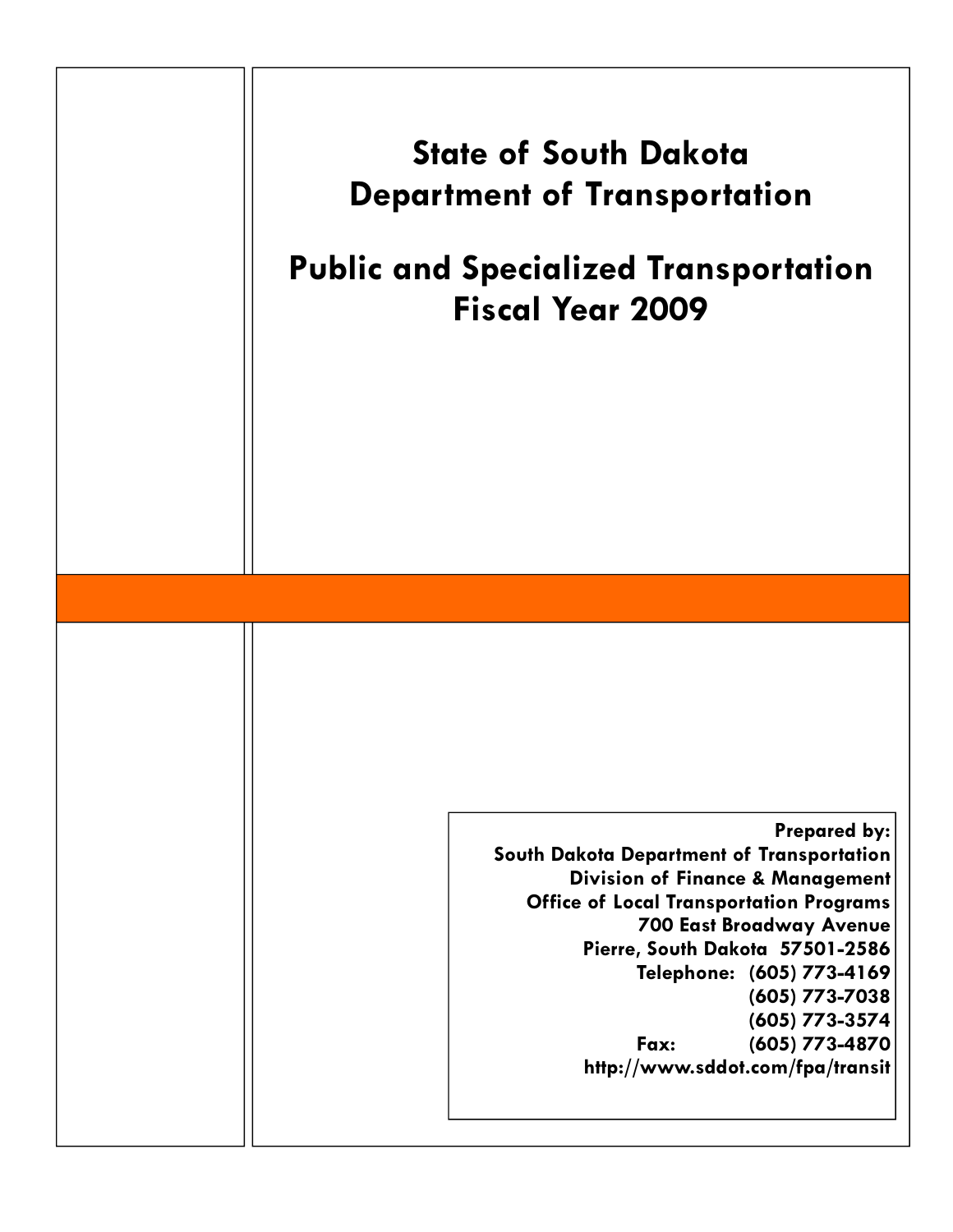#### **Introduction**

**Welcome to the South Dakota Department of Transportation's Public and Special Transportation statistical report for Fiscal Year 2009. This report is published annually and condenses the fiscal year administration and** 

**operational records for the 22 rural public transit systems in South Dakota. The report is published largely to provide information about the performance of the public transit programs for the fiscal year. The report is distributed and available to state and local officials, support agencies, boards of directors, and the general public.** 

## **Please send any questions or comments to:**

**Melissa Hull or Jackie Mattheis South Dakota Department of Transportation Division of Finance & Management Office of Local Transportation Programs 700 East Broadway Avenue Pierre, South Dakota 57501-2586 Melissa.Hull@state.sd.us—605/773-7038 Jackie.Mattheis@state.sd.us—605/773-4169** 

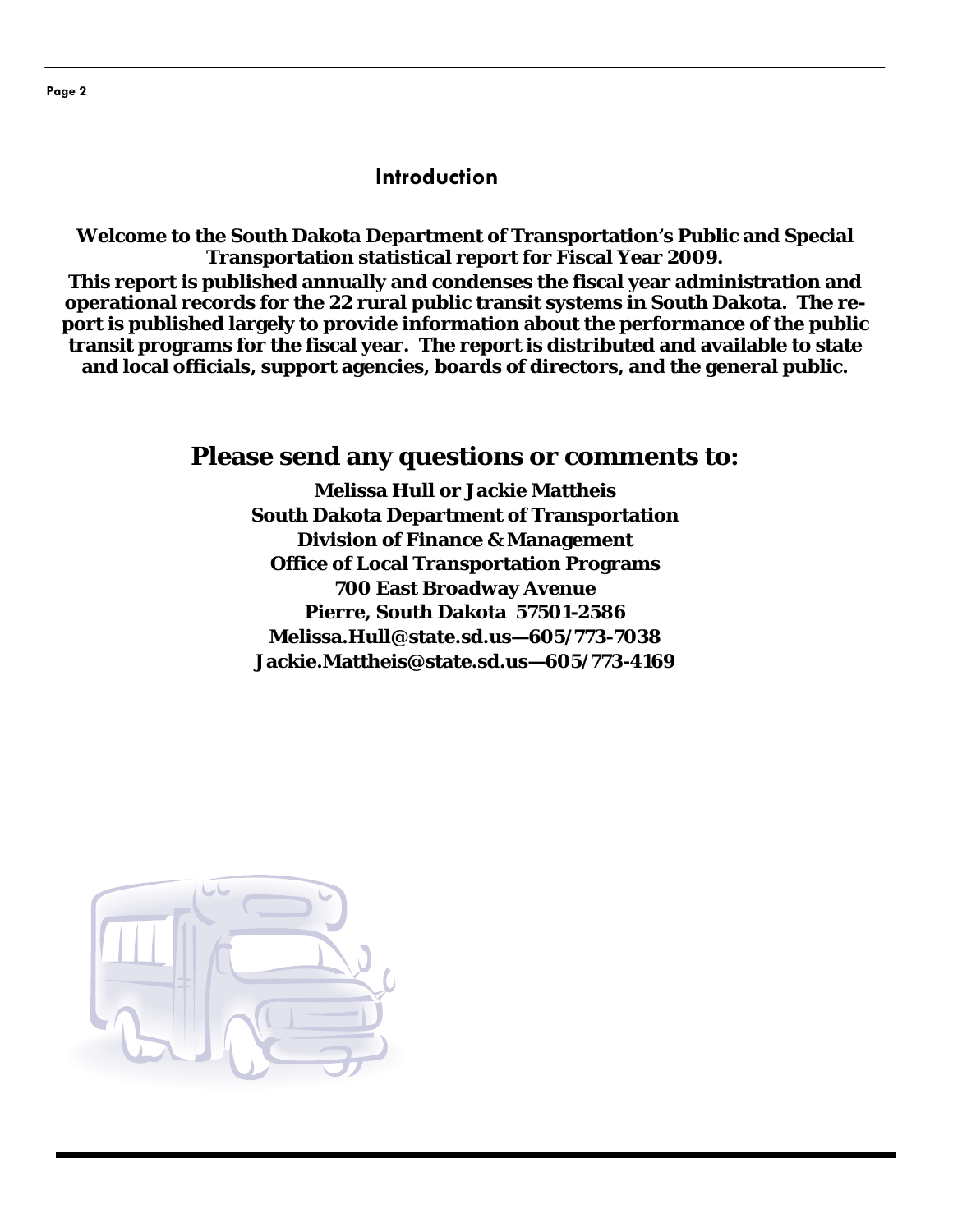# **Table of Contents**

| Introduction             |                                                                       | $\boldsymbol{2}$ |
|--------------------------|-----------------------------------------------------------------------|------------------|
| <b>Executive Summary</b> |                                                                       | $4-5$            |
|                          | <b>Total Passenger and Trip Characteristics</b>                       | 6                |
| <b>Chapter 1</b>         | <b>Fiscal Year 2009 Specialized Transportation Statistics</b>         | 7                |
| <b>Chapter 2</b>         | Fiscal Year 2009 Section 5311-Administration and Operating Statistics | 8                |
|                          | <b>Rural Public Transit Systems Funding Breakdown</b>                 | 9                |
|                          | <b>Rural Public Transportation System Data</b>                        | $10 - 31$        |
| <b>Chapter 3</b>         | Other Fiscal Year 2009 Transit Program Statistics                     | 32               |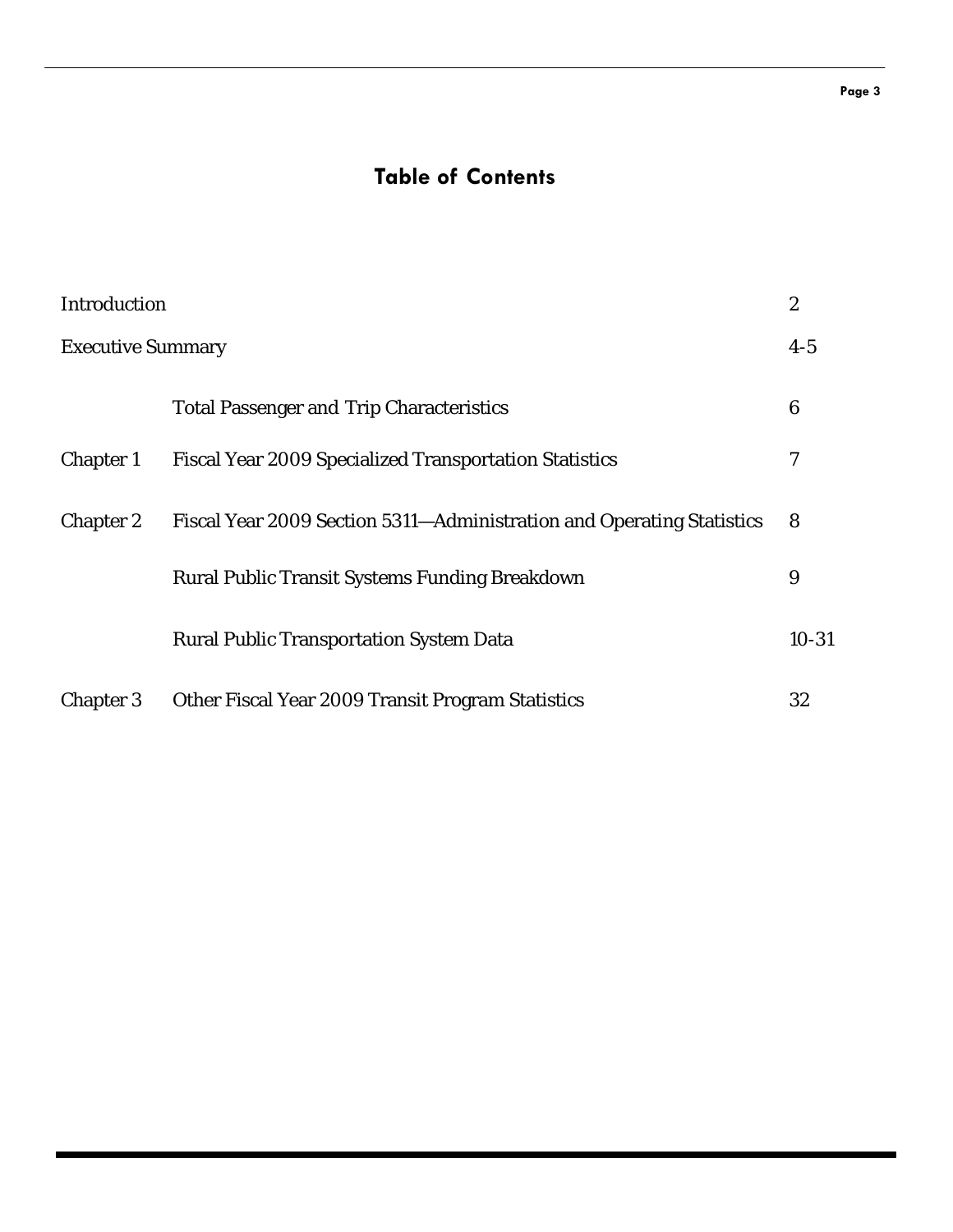### **Executive Summary**

- Approximately 50 organizations are currently providing some form of transit services covering approximately 70 percent of the geographic area within South Dakota. These transit organizations assist elderly citizens, citizens with disabilities, school age children, the general public and low income citizens gain access to needed medical, nutrition, education, employment, social and commercial services, particularly in the rural areas of South Dakota.
- Transit providers range in size from those which provide daily fixed route/fixed schedule services, to senior citizen centers in rural small towns which provide demand-response services with schedules and destinations determined on a day-to-day basis.
- The South Dakota Department of Transportation, Division of Finance & Management, Office of Local Transportation Programs, administers several programs through the United States Federal Transit Administration (FTA) which support public and specialized transportation service providers in South Dakota. These programs include:
- **Section 5303** provides urban transit planning assistance program funds and transit planning activities in the metropolitan areas of South Dakota including Sioux Falls, Rapid City, and North Sioux City.
- **Section 5304** provides statewide rural planning and research. At the state's discretion, the funds may be used for statewide planning, technical assistance, planning support, research and development for nonurbanized areas.
- **Section 5309** provides capital assistance for new and replacement buses and related equipment and facilities to public bodies and agencies including transit authorities, state and local public bodies and other political subdivisions of states, certain public corporations, boards and commissions established under state law.
- **Section 5310** provides capital grants to private nonprofit organizations to assist them in providing transportation services for elderly persons and/or persons with disabilities.
- Section 5310 declares a national policy that elderly persons and persons with disabilities have the same right as other persons to utilize mass transportation services and facilities; that special efforts shall be made in the planning and design of mass transportation facilities and services to assure their availability to elderly persons and persons with disabilities; and that all Federal programs offering assistance in the field of mass transportation should contain provisions implementing this policy.
- The goal of the Section 5310 program is to provide assistance in meeting the transportation needs of elderly persons and persons with disabilities where public transportation services are unavailable, insufficient, or inappropriate. The Section 5310 program is designed to supplement FTA's other capital assistance programs by funding transportation projects for elderly persons and persons with disabilities in all areas: urbanized, small urban, and rural. Although grant recipients are private nonprofit organizations usually with specific clientele; transportation services funded under this program may be open to other riders once the immediate transportation needs of the grant recipient's organization are satisfied.
- **Section 5311** provides capital, administration, and operating grants for public transportation service projects in non-urbanized areas (less than 50,000 population).
- Section 5311 funds are available for capital, operating and project administration costs for rural public transportation projects in areas other than urbanized areas (50,000 population). Public transportation is defined to mean mass transportation by bus, rail, or other conveyance, either publicly or privately owned, which provides service to the general public on a regular and con-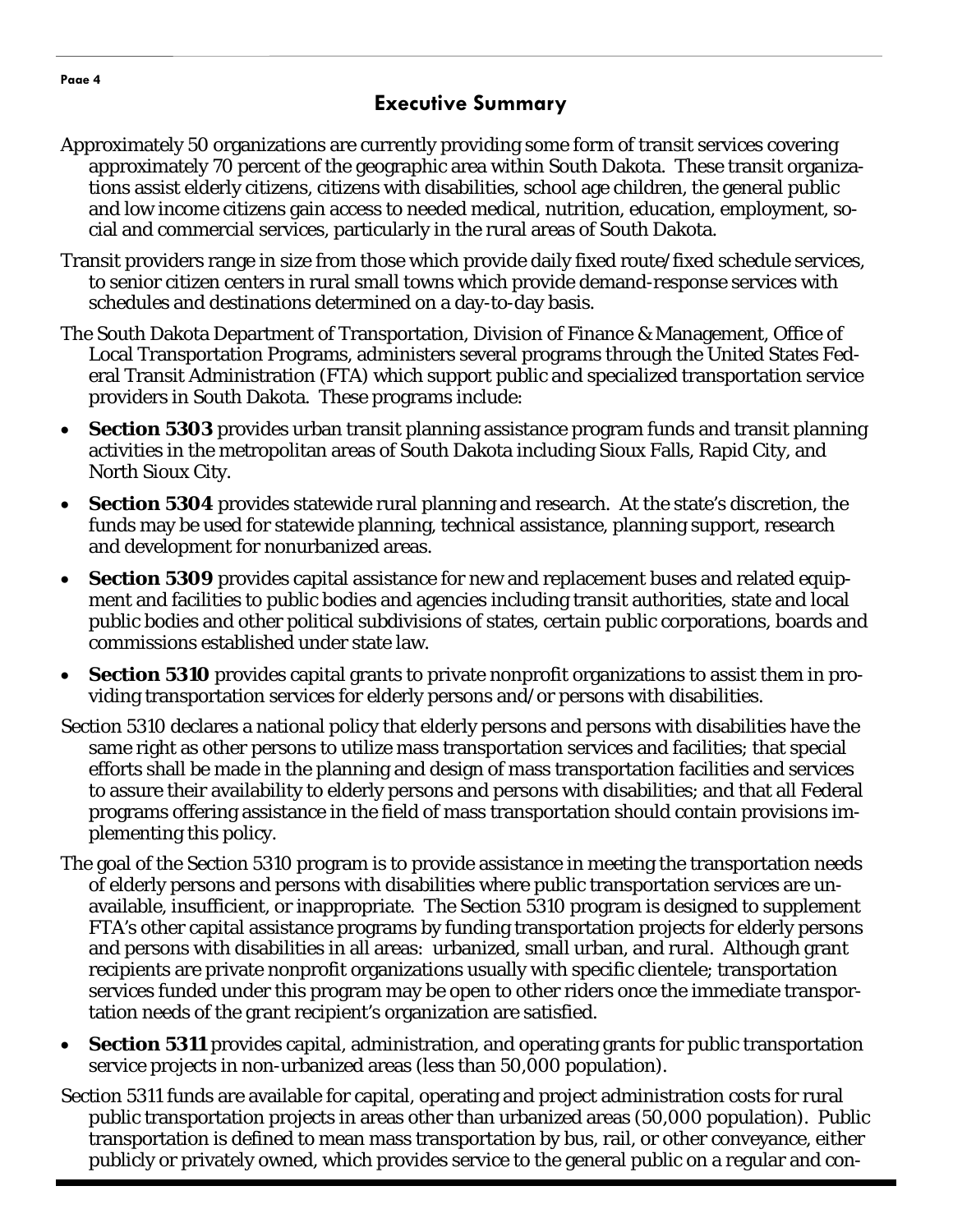tinuing basis. Public transportation services funded by Section 5311 may be designed to maximize usage by transportation-disadvantaged persons, provided that the general public is offered an equal opportunity to utilize the transportation services.

Capital expenses under Sections 5309 and 5311 programs include the acquisition, construction, and improvement of public transportation facilities and equipment needed for an efficient and coordinated public transportation system.

- **Section 5311(b)(3)** Rural Technical Assistance (RTAP) provides funds to support the training and technical assistance needs of rural transit operators and drivers.
- **Section 5316** (JARC or Job Access/Reverse Commute) Job Access grants are for the development of new transportation services for low income workers and/or closing gaps in existing service; Reverse Commute projects are meant to provide transportation to suburban jobs from other suburban, urban and rural locations but not necessarily just for low income households. Subgrantees are required to provide a 50% match for operating expenses and a 20% match for capital expenses.
- **Section 5317** (New Freedom Program) formula grants aim to provide additional tools to overcome barriers facing citizens with disabilities seeking to integrate into the workforce and fully participate in society. Lack of adequate transportation is a principal barrier to employment for citizens with disabilities. This program seeks to expand transportation mobility options available to persons with disabilities beyond the requirements of the Americans with Disabilities Act of 1990. Subgrantees are required to provide a 50% match for operating expense. New Freedom funds are not eligible for capital purchases.
- The Office of Local Transportation Programs provides state dollars from the South Dakota Public and Specialized Transportation Assistance Fund to help meet the local matching fund requirements of Federal transit program grantees.
- The Office of Local Transportation Programs and the South Dakota Department of Social Services, Division of Adult Services and Aging work in close coordination in matters pertaining to transportation services for people who are elderly or have disabilities. Each year, the Division of Adult Services and Aging provides funds which are dispersed through our office to offset transportation costs for some agencies. Transportation is considered a supportive function eligible through Title III-B. These funds are referred to as Title III-B funds throughout this book.
- During Fiscal Year 2009, 426 vehicles funded by FTA Section 5309, FTA Section 5310, and FTA Section 5311, including a few non-FTA funded vehicles receiving FTA Section 5311 operating funds, provided rural public and special transportation services in South Dakota. These 426 vehicles traveled 4,921,623 miles and carried 1,865,908 passengers during Fiscal Year 2009.
- The transit systems operating in Sioux Falls and Rapid City receive FTA Section 5307 urban transit capital and operating funds directly from FTA. During Calendar Year 2009, Sioux Falls and Rapid City public transit vehicles traveled 1,213,966 miles and carried 1,235,011 passengers.
- The Deadwood Trolley System provided 189,719 rides and traveled 98,748 miles during Fiscal Year 2009.
- Public and special transportation service providers are a key element in the successful implementation of numerous state policy objectives. Among those is the effort to keep elderly citizens and citizens with disabilities in their own homes and communities—in an independent living status, instead of forcing them into the more costly nursing home environment or requiring them to migrate to large urban areas for needed services.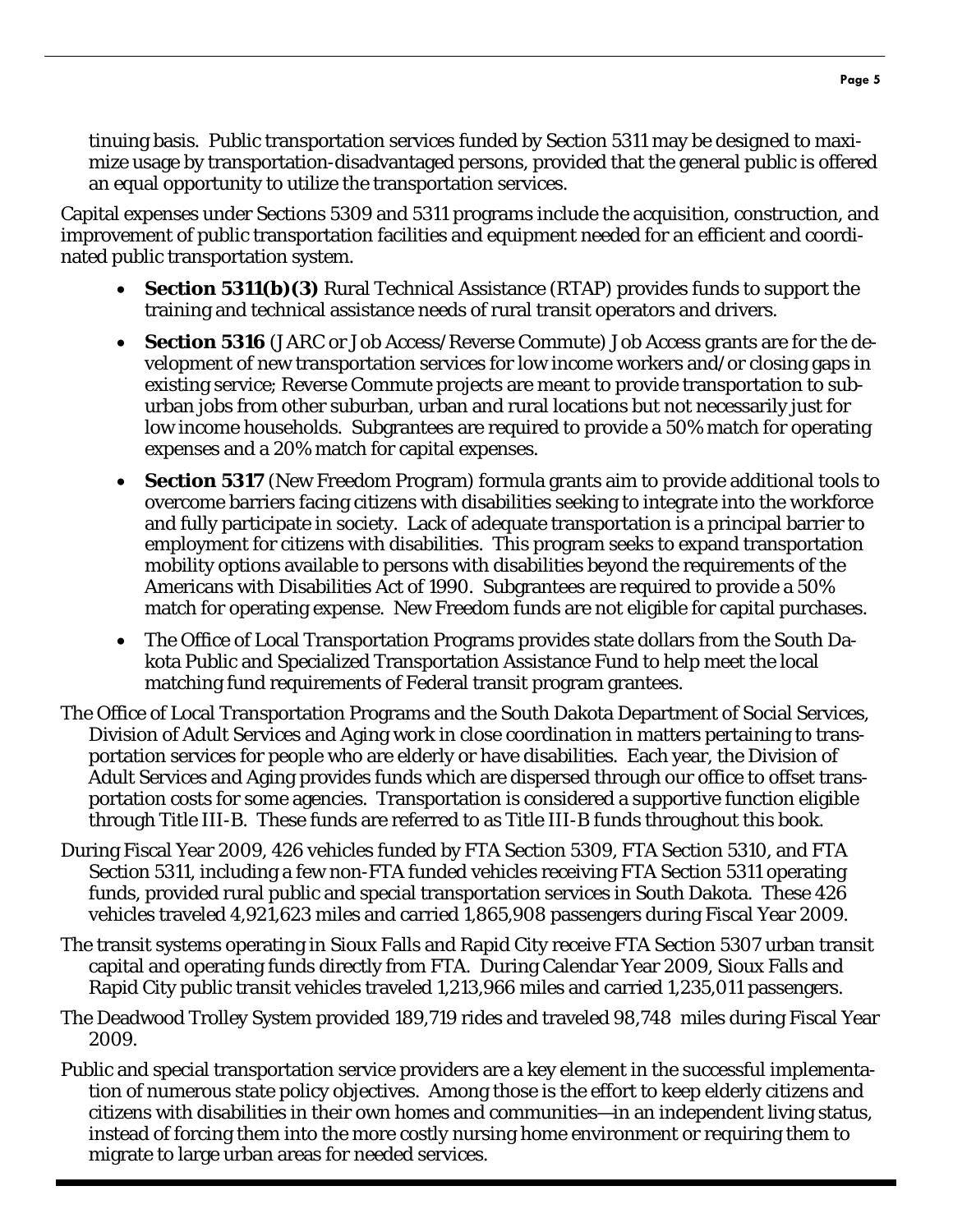## **Rural Public and Specialized Transportation Passenger and Trip Characteristics FY 2009**

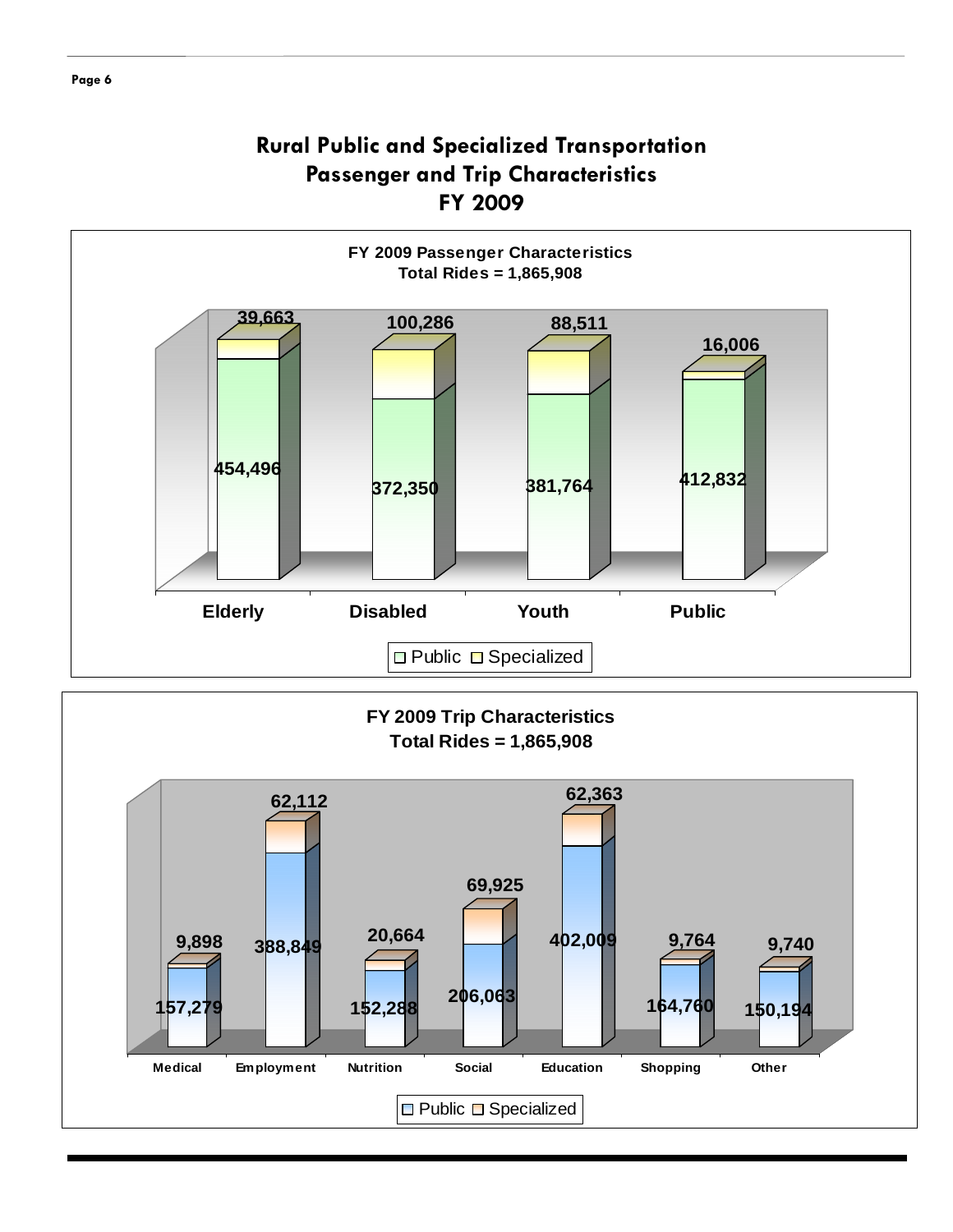## **Chapter 1 Fiscal Year 2009 Specialized Transportation Statistics**

During Fiscal Year 2009, 72 vehicles operating in South Dakota providing specialized transportation were funded under FTA Section 5309 and FTA Section 5310 programs.

These 72 vehicles traveled 615,835 miles and carried 244,466 passengers.

This graph indicates that citizens with disabilities were the major users of specialized transportation services in South Dakota during Fiscal Year 2009.

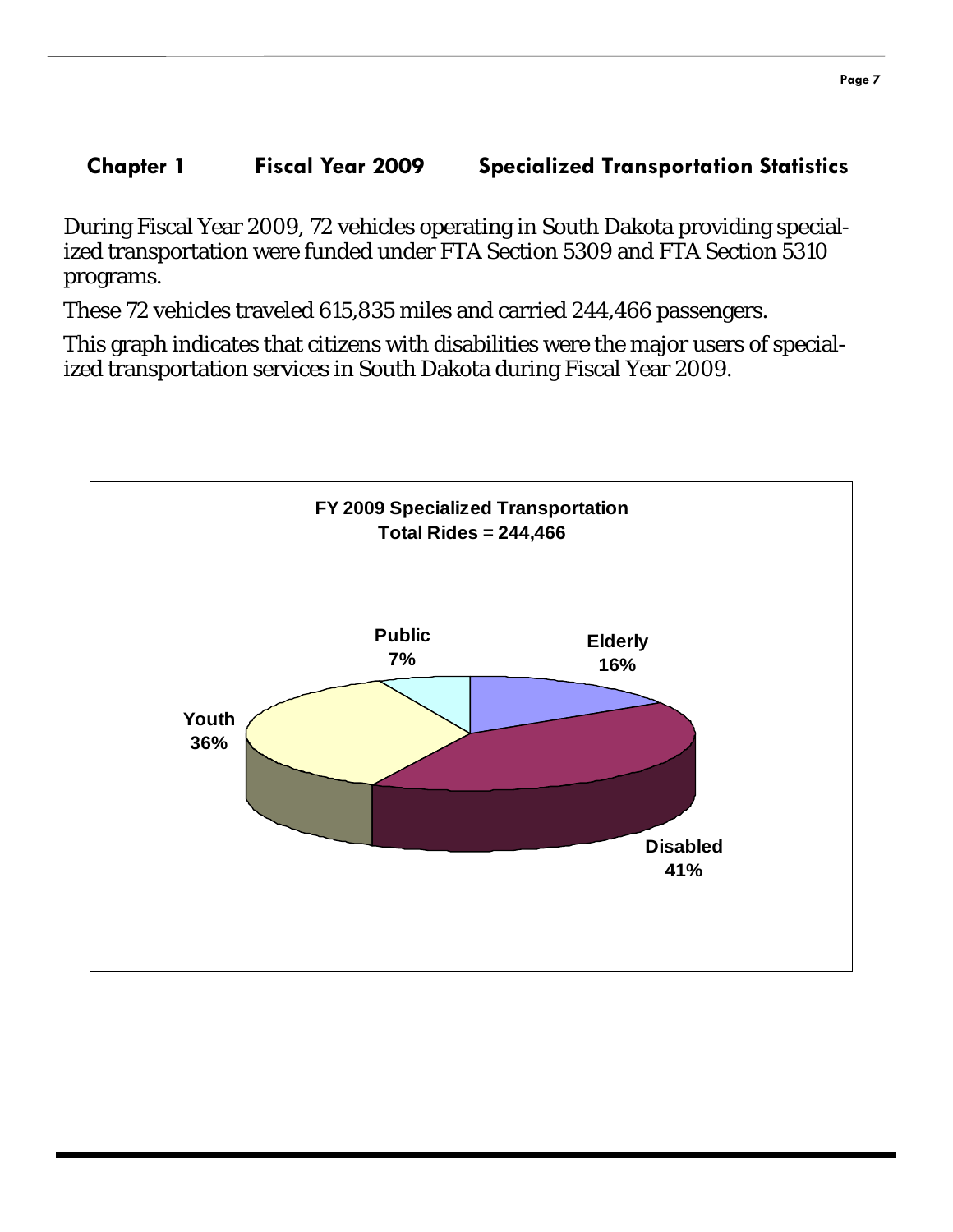# **Chapter 2 Fiscal Year 2009 Administration and Operating Statistics**

The goals of Section 5311 program are to:

 $\bullet$  Enhance the access of people in non-urbanized areas

to health care, shopping, education, employment, public service, and recreation.

- ♦ Assist in the maintenance, development, improvement, and use of public transportation systems in rural and small urban areas.
- Encourage and make possible the most efficient use of federal funds used to provide passenger transportation in non-urbanized areas through the coordination of programs and services.

The Section 5311 program treats project administration expenses as a separate cost category from capital and operating expenses. Administration expenses are considered "non-operating", and are funded at 82.82% Federal share.

Operating expenses are considered those costs directly related to system operation. Net operating expenses remain after operating revenues are subtracted from eligible operating expenses. Operating expenses are funded at 51.76% Federal share of the net operating expenses.

Local funds for the 22 rural public transit agencies represent over \$3.75 million or 40.3% of total funds to keep the rural public transits operating. Local funds for the purposes of this report may include rider fares and donations, contracts with other agencies, management contracts, revenue generated from advertising, and sponsorships.

During Fiscal Year 2009, 22 organizations provided rural public demand-response transportation services in South Dakota. These organizations operated 354 vehicles and contracted with one taxi cab company for a total expenditure of \$9,305,575.01.

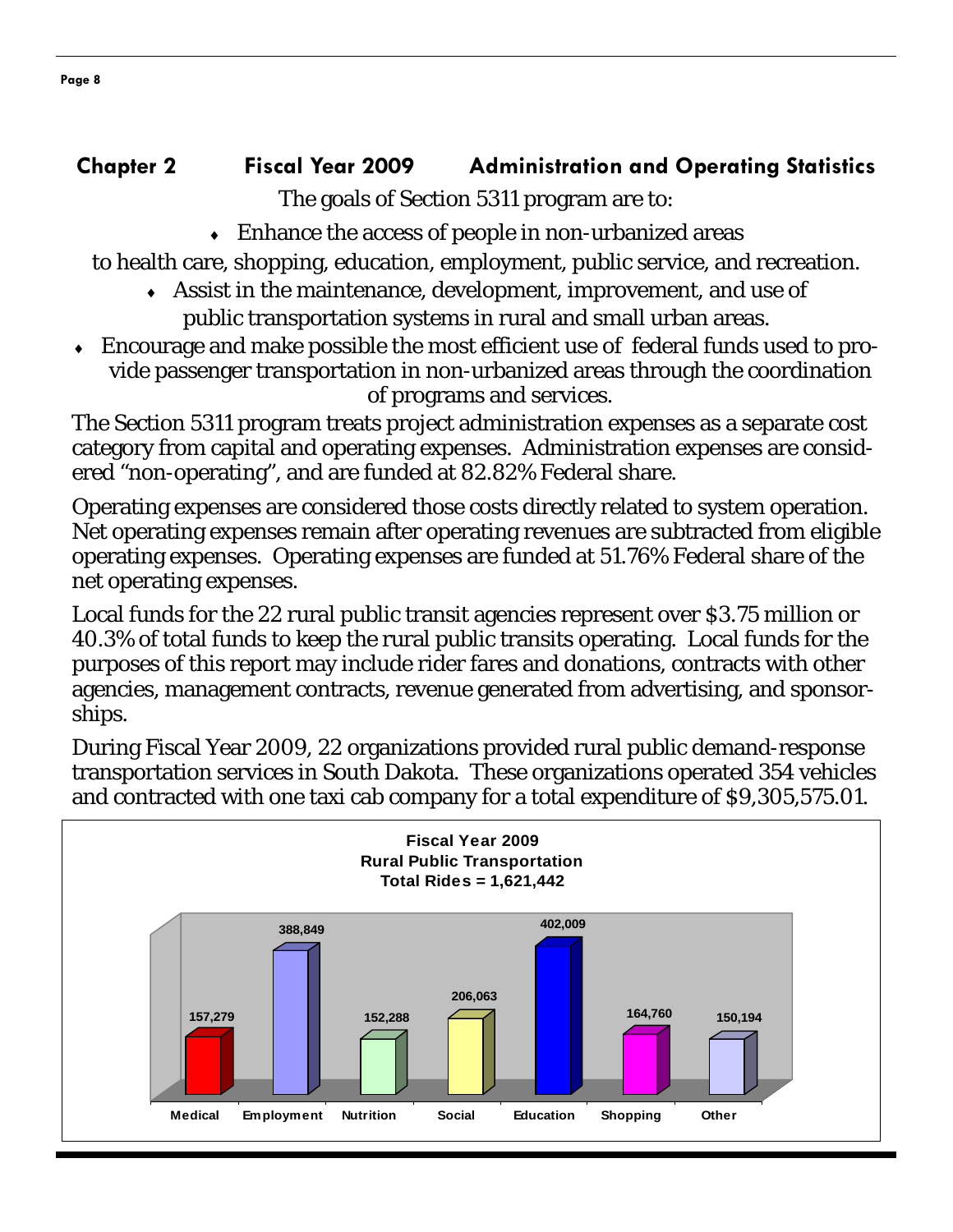# **Fiscal Year 2009 Funding Sources of Rural Public Transit Systems**

**Section 5311 Funds = \$4,564,560.05** 

**Local Funds = \$3,751,488.92** 

**State Funds = \$698,000.00** 

**Title III-B Funds = \$291,526.04**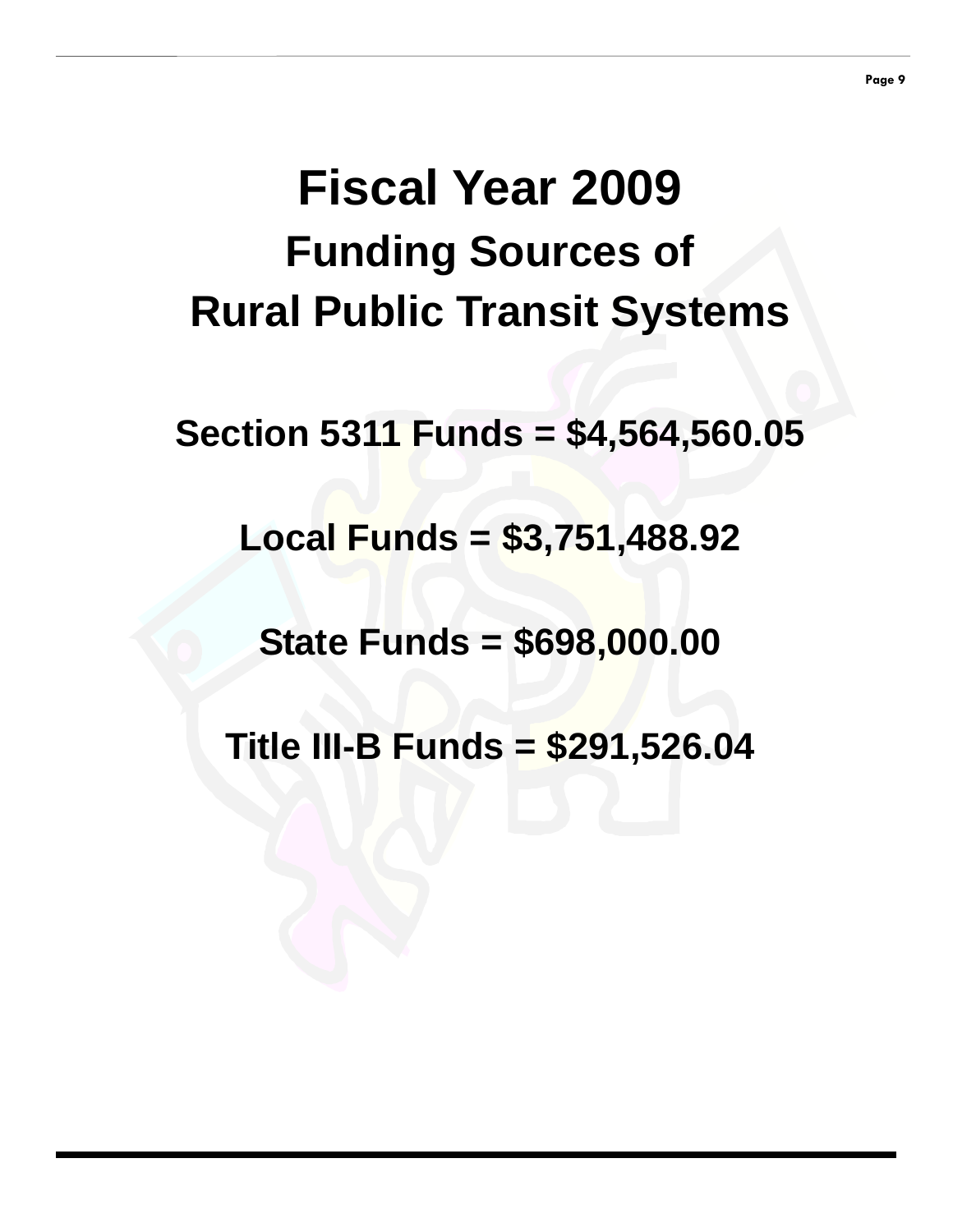#### Aberdeen Ride Line – Aberdeen, South Dakota

Director: Diana Daly

Aberdeen Ride Line serves Aberdeen and Brown County. Service is provided as requested in the county and smaller communities. Service is Monday through Friday, 7:00am to 7:00pm. Aberdeen Ride Line is a Medicaid provider, and is a ticket agent and feeder service for the inter-city bus service Jefferson Lines. Aberdeen Ride Line had 42 vehicles in operation for fiscal year 2009. This includes vehicles that are not operated with any federal or state funds granted to Aberdeen Ride Line.

#### **Total Ridership and Miles Driven:**

|                                  |         | <b>Ride Type:</b>  |         |
|----------------------------------|---------|--------------------|---------|
| <b>Total Miles Driven:</b>       | 276,379 | Medical:           | 14,540  |
|                                  |         | Employment:        | 20,078  |
| <b>Ridership Characteristic:</b> |         | Nutrition:         | 886     |
| Elderly:                         | 17,706  | Social/Recreation: | 6,949   |
| Disabled:                        | 46,747  | Education:         | 49,660  |
| Youth:                           | 25,066  | Shopping:          | 5,991   |
| <b>General Public:</b>           | 12,870  | Other:             | 4,285   |
| Total:                           | 102,389 | Total:             | 102,389 |

#### **Funding and Expenditures:**

| <b>Total Funding:</b>                       | \$477,422.81 |                                           |              |
|---------------------------------------------|--------------|-------------------------------------------|--------------|
| Local Funds**:                              | \$207,703.94 | <b>Insurance Cost:</b>                    | \$21,160.00  |
| Total State and Federal Funds: \$269,718.87 |              | *Includes vehicle insurance costs.        |              |
| <b>State Funds:</b>                         | \$57,147.00  | <b>Total Expenditures:</b>                | \$477,422.81 |
| Title III-B Funds:                          | \$15,916.00  | <b>Total Operating Costs:</b>             | \$367,071.59 |
| Section 5311 Funds:                         | \$196,655.87 | Total Administration Costs*: \$110,351.22 |              |

| Total Administration Costs*: \$110,351.22 |              |
|-------------------------------------------|--------------|
| <b>Total Operating Costs:</b>             | \$367,071.59 |
| <b>Total Expenditures:</b>                | \$477,422.81 |
| *Includes vehicle insurance costs.        |              |
| <b>Insurance Cost:</b>                    | \$21,160.00  |
|                                           |              |

## **\*\*Local Funds represent 43.51% of Total Funds. Rider Fares and Bus Donations = \$61,465.60**

| Total Cost per Ride:        | \$4.66 | State and Federal Cost per Ride: \$2.63 |
|-----------------------------|--------|-----------------------------------------|
| <b>Total Cost per Mile:</b> | \$1.73 | State and Federal Cost per Mile: \$0.98 |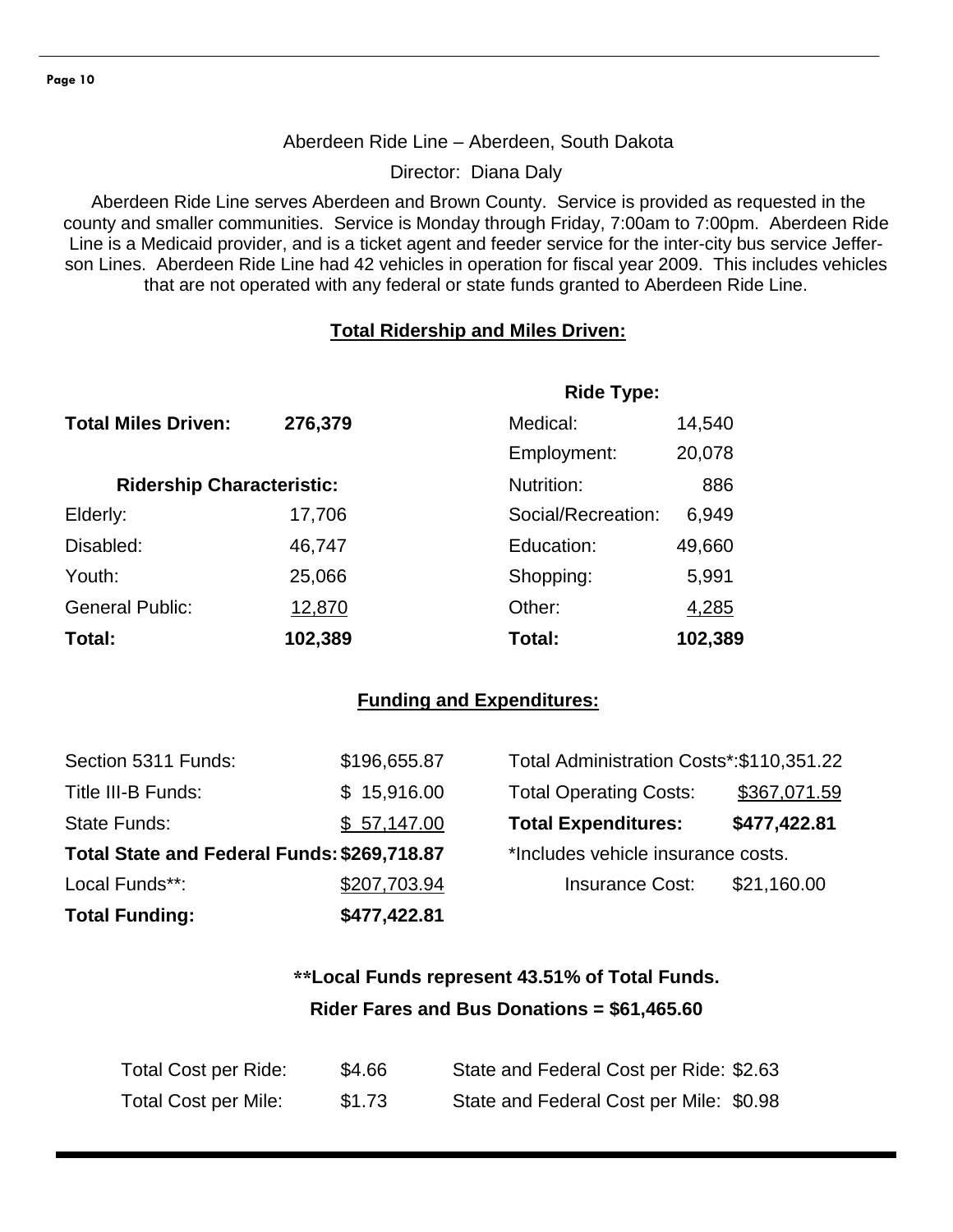#### Arrow Transit - Lemmon, South Dakota

Director: Christina Block

Arrow Transit serves Bison, Faith and Lemmon. Lemmon service is Monday through Friday from 7:30am to 5:15pm, and Sunday from 8:00am to 1:00pm. Arrow Transit provides regular scheduled trips to Bismarck, Dickinson, and Hettinger, ND, and to Rapid City, SD. Bison provides two trips a month to Lemmon, SD and Hettinger or Bowman, ND, upon request for medical needs. Faith receives service to Rapid City/Sturgis twice per month. Arrow Transit is a Medicaid provider and operated 21 vehicles in fiscal year 2009.

#### **Total Ridership and Miles Driven:**

|                                  |         | <b>Ride Type:</b>  |        |
|----------------------------------|---------|--------------------|--------|
| <b>Total Miles Driven:</b>       | 131,238 | Medical:           | 2,692  |
|                                  |         | Employment:        | 11,805 |
| <b>Ridership Characteristic:</b> |         | Nutrition:         | 11,855 |
| Elderly:                         | 29,115  | Social/Recreation: | 8,646  |
| Disabled:                        | 12,834  | Education:         | 6,806  |
| Youth:                           | 7,657   | Shopping:          | 12,868 |
| <b>General Public:</b>           | 5,066   | Other:             |        |
| Total:                           | 54,672  | Total:             | 54,672 |

#### **Funding and Expenditures:**

| <b>Total Funding:</b>                       | \$278,367.54 |                                          |              |
|---------------------------------------------|--------------|------------------------------------------|--------------|
| Local Funds**:                              | \$139,174.56 | <b>Insurance Cost:</b>                   | \$32,344.42  |
| Total State and Federal Funds: \$139,192.98 |              | *Includes vehicle insurance costs.       |              |
| State Funds:                                | \$29,951.00  | <b>Total Expenditures:</b>               | \$278,367.54 |
| Title III-B Funds:                          | \$10,829.00  | <b>Total Operating Costs:</b>            | \$157,605.16 |
| Section 5311 Funds:                         | \$98,412.98  | Total Administration Costs*:\$120,762.38 |              |

## **\*\*Local Funds represent 50.00% of Total Funds. Rider Fares and Bus Donations = \$35,888.81**

| Total Cost per Ride:        | \$5.09 | State and Federal Cost per Ride: \$2.55 |
|-----------------------------|--------|-----------------------------------------|
| <b>Total Cost per Mile:</b> | \$2.12 | State and Federal Cost per Mile: \$1.06 |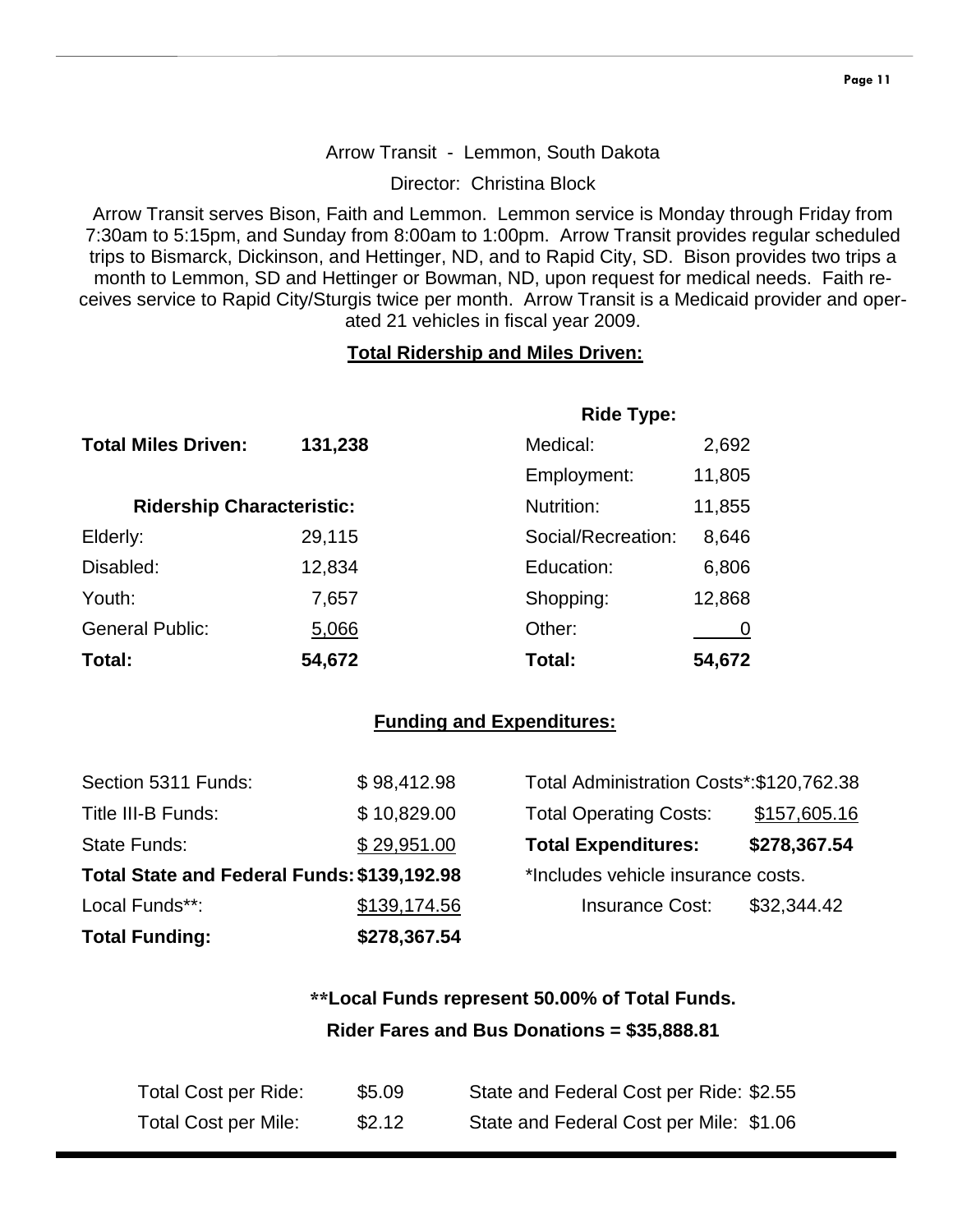#### Brandon City Transit - Brandon, South Dakota

Director: Jessica Pickett

Brandon City Transit serves the City of Brandon. Service is provided Monday through Friday 9:00am to 3:30pm and Sundays for church services. Brandon City Transit had 3 vehicles in operation for fiscal year 2009.

#### **Total Ridership and Miles Driven:**

|                                  |            | <b>Ride Type:</b>  |        |
|----------------------------------|------------|--------------------|--------|
| <b>Total Miles Driven:</b>       | 18,237     | Medical:           | 614    |
|                                  |            | Employment:        | 182    |
| <b>Ridership Characteristic:</b> |            | Nutrition:         | 47     |
| Elderly:                         | 3,062      | Social/Recreation: | 1,156  |
| Disabled:                        | 512        | Education:         | 7,004  |
| Youth:                           | 6,988      | Shopping:          | 1,486  |
| <b>General Public:</b>           | <u>519</u> | Other:             | 592    |
| Total:                           | 11,081     | Total:             | 11,081 |

#### **Funding and Expenditures:**

| <b>Total Funding:</b>                      | \$75,164.90 |                                          |             |
|--------------------------------------------|-------------|------------------------------------------|-------------|
| Local Funds**:                             | \$31,230.71 | <b>Insurance Cost:</b>                   | \$1,574.96  |
| Total State and Federal Funds: \$43,934.19 |             | *Includes vehicle insurance costs.       |             |
| <b>State Funds:</b>                        | \$5,856.00  | <b>Total Expenditures:</b>               | \$75,164.90 |
| Title III-B Funds:                         | \$1,131.00  | <b>Total Operating Costs:</b>            | \$61,154.94 |
| Section 5311 Funds:                        | \$36,947.19 | Total Administration Costs*: \$14,009.96 |             |

## **\*\*Local Funds represent 41.55% of Total Funds. Rider Fares and Bus Donations = \$7,885.91**

| Total Cost per Ride: | \$6.78 | State and Federal Cost per Ride: \$3.96 |
|----------------------|--------|-----------------------------------------|
| Total Cost per Mile: | \$4.12 | State and Federal Cost per Mile: \$2.41 |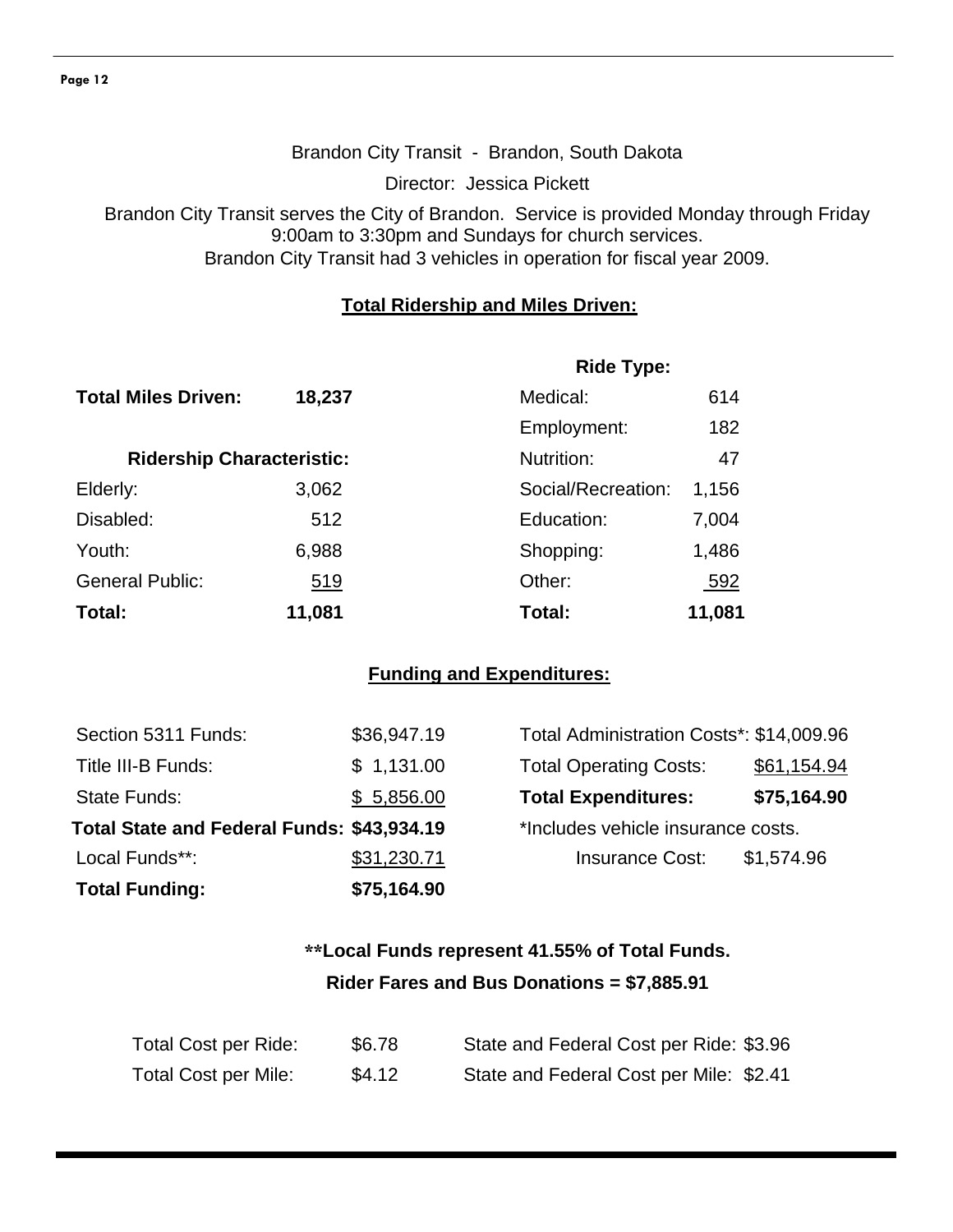## Brookings Area Transit Authority - Brookings, South Dakota Director: Brenda Schweitzer

Brookings Area Transit Authority serves Brookings and Brookings County. Service in Brookings is Monday through Friday 5:00am to 10:00pm; Saturday 7:00 am to 10:00 pm, and Sunday from 7:30am to 6:00pm. Advanced reservations suggested; same-day service available. BATA serves surrounding communities and service is available to Watertown, Sioux Falls and area with prior arrangements. BATA is a Medicaid provider and had 22 vehicles in operation in fiscal year 2009.

#### **Total Ridership and Miles Driven:**

|                                  |         | <b>Ride Type:</b>  |         |
|----------------------------------|---------|--------------------|---------|
| <b>Total Miles Driven:</b>       | 345,410 | Medical:           | 6,230   |
|                                  |         | Employment:        | 30,575  |
| <b>Ridership Characteristic:</b> |         | Nutrition:         | 4,867   |
| Elderly:                         | 13,732  | Social/Recreation: | 28,029  |
| Disabled:                        | 20,572  | Education:         | 20,199  |
| Youth:                           | 22,356  | Shopping:          | 5,531   |
| <b>General Public:</b>           | 45,755  | Other:             | 6,984   |
| Total:                           | 102,415 | Total:             | 102,415 |

#### **Funding and Expenditures:**

| <b>Total Funding:</b>                       | \$744,979.29 |                                          |              |
|---------------------------------------------|--------------|------------------------------------------|--------------|
| Local Funds**:                              | \$304,601.80 | <b>Insurance Cost:</b>                   | \$39,754.00  |
| Total State and Federal Funds: \$440,377.49 |              | *Includes vehicle insurance costs.       |              |
| State Funds:                                | \$29,750.00  | <b>Total Expenditures:</b>               | \$744,979.29 |
| Title III-B Funds:                          | 9,585.00     | <b>Total Operating Costs:</b>            | \$471,482.33 |
| Section 5311 Funds:                         | \$401,042.49 | Total Administration Costs*:\$273,496.96 |              |

## **\*\*Local Funds represent 40.89% of Total Funds. Rider Fares and Bus Donations = \$101,640.11**

| Total Cost per Ride: | \$7.27 | State and Federal Cost per Ride: \$4.30 |
|----------------------|--------|-----------------------------------------|
| Total Cost per Mile: | \$2.16 | State and Federal Cost per Mile: \$1.27 |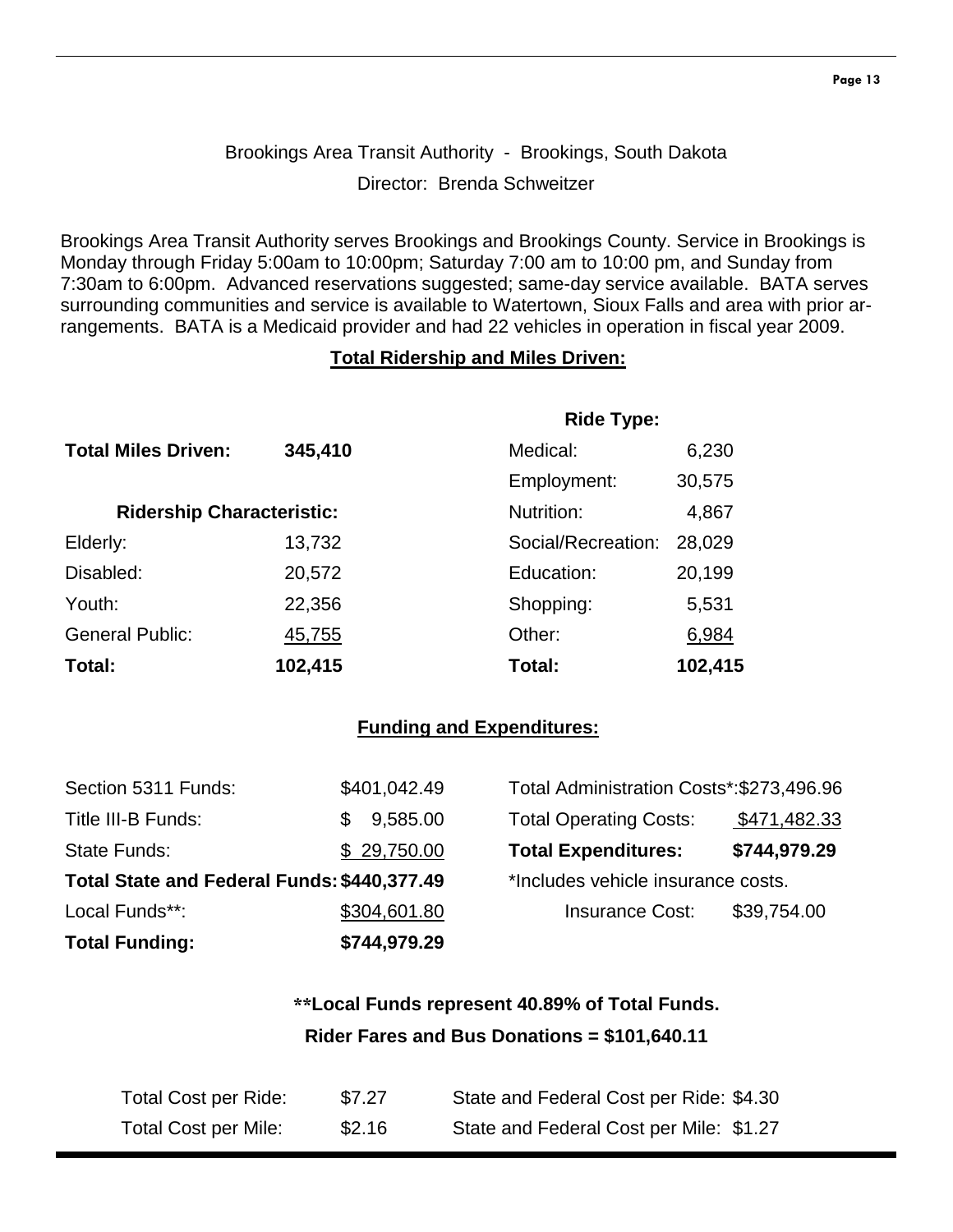#### Community Transit - Sisseton, South Dakota

Director: Carol Seurer

Community Transit serves Milbank, Lennox, Sisseton, Webster, Eureka, Bowdle and Britton daily. Service in Marshall, Day, Roberts, Edmunds, Campbell, and McPherson counties is provided upon request. Community Transit is a Medicaid provider and had 14 vehicles in operation in fiscal year 2009.

#### **Total Ridership and Miles Driven:**

|                                  |         | <b>Ride Type:</b>  |        |
|----------------------------------|---------|--------------------|--------|
| <b>Total Miles Driven:</b>       | 182,255 | Medical:           | 9,612  |
|                                  |         | Employment:        | 3,226  |
| <b>Ridership Characteristic:</b> |         | Nutrition:         | 20,802 |
| Elderly:                         | 53,833  | Social/Recreation: | 4,272  |
| Disabled:                        | 4,866   | Education:         | 21,437 |
| Youth:                           | 21,605  | Shopping:          | 22,662 |
| <b>General Public:</b>           | 6,788   | Other:             | 5,081  |
| Total:                           | 87,092  | Total:             | 87,092 |

#### **Funding and Expenditures:**

| Section 5311 Funds:                         | \$210,475.05               | Total Administration Costs*: \$144,039.49                   |                              |
|---------------------------------------------|----------------------------|-------------------------------------------------------------|------------------------------|
| Title III-B Funds:<br><b>State Funds:</b>   | \$33,041.04<br>\$37,167.00 | <b>Total Operating Costs:</b><br><b>Total Expenditures:</b> | \$248,643.74<br>\$392,683.23 |
| Total State and Federal Funds: \$282,683.09 |                            | *Includes vehicle insurance costs.                          |                              |
| Local Funds**:                              | \$110,000.14               | <b>Insurance Cost:</b>                                      | \$43,433.62                  |
| <b>Total Funding:</b>                       | \$392,683.23               |                                                             |                              |

## **\*\*Local Funds represent 28.01% of Total Funds. Rider Fares and Bus Donations = \$58,124.67**

| Total Cost per Ride:        | \$4.51 | State and Federal Cost per Ride: \$3.25 |
|-----------------------------|--------|-----------------------------------------|
| <b>Total Cost per Mile:</b> | \$2.15 | State and Federal Cost per Mile: \$1.55 |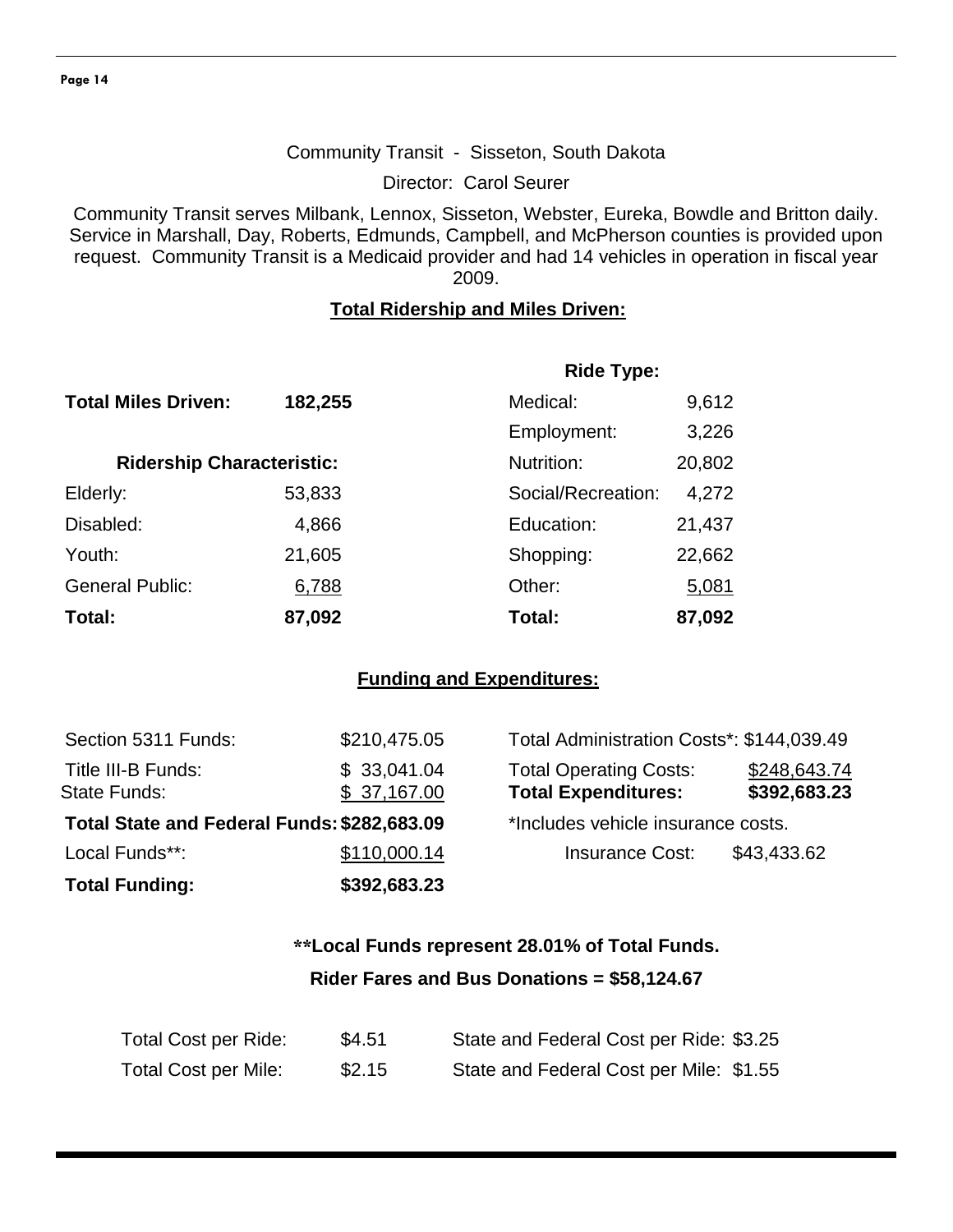## Dell Rapids Transit - Dell Rapids, South Dakota

Director: Jessica Pickett

Dell Rapids Transit serves the City of Dell Rapids. Service is provided Tuesday through Thursday from 9:00am to 3:30pm. Dell Rapids Transit had 1 vehicle in operation in fiscal year 2009.

#### **Total Ridership and Miles Driven:**

|                                  |       | <b>Ride Type:</b>  |       |
|----------------------------------|-------|--------------------|-------|
| <b>Total Miles Driven:</b>       | 7,860 | Medical:           | 703   |
|                                  |       | Employment:        |       |
| <b>Ridership Characteristic:</b> |       | Nutrition:         | 275   |
| Elderly:                         | 2,599 | Social/Recreation: | 371   |
| Disabled:                        | 2     | Education:         | 1,059 |
| Youth:                           | 1,062 | Shopping:          | 1,756 |
| <b>General Public:</b>           | 765   | Other:             | 263   |
| Total:                           | 4,428 | Total:             | 4,428 |

#### **Funding and Expenditures:**

| <b>Total Funding:</b>                      | \$26,296.13 |                                         |             |
|--------------------------------------------|-------------|-----------------------------------------|-------------|
| Local Funds**:                             | \$8,677.12  | <b>Insurance Cost:</b>                  | \$501.99    |
| Total State and Federal Funds: \$17,619.01 |             | *Includes vehicle insurance costs.      |             |
| <b>State Funds:</b>                        | \$2,434.00  | <b>Total Expenditures:</b>              | \$26,296.13 |
| Title III-B Funds:                         | \$1,131.00  | <b>Total Operating Costs:</b>           | \$17,069.14 |
| Section 5311 Funds:                        | \$14,054.01 | Total Administration Costs*:\$ 9,226.99 |             |

| Total Administration Costs*: \$9,226.99 |             |
|-----------------------------------------|-------------|
| <b>Total Operating Costs:</b>           | \$17,069.14 |
| <b>Total Expenditures:</b>              | \$26,296.13 |
| *Includes vehicle insurance costs.      |             |
| <b>Insurance Cost:</b>                  | \$501.99    |
|                                         |             |

## **\*\*Local Funds represent 33.00% of Total Funds. Rider Fares and Bus Donations = \$3,807.85**

| Total Cost per Ride:        | \$5.94 | State and Federal Cost per Ride: \$3.98 |
|-----------------------------|--------|-----------------------------------------|
| <b>Total Cost per Mile:</b> | \$3.35 | State and Federal Cost per Mile: \$2.24 |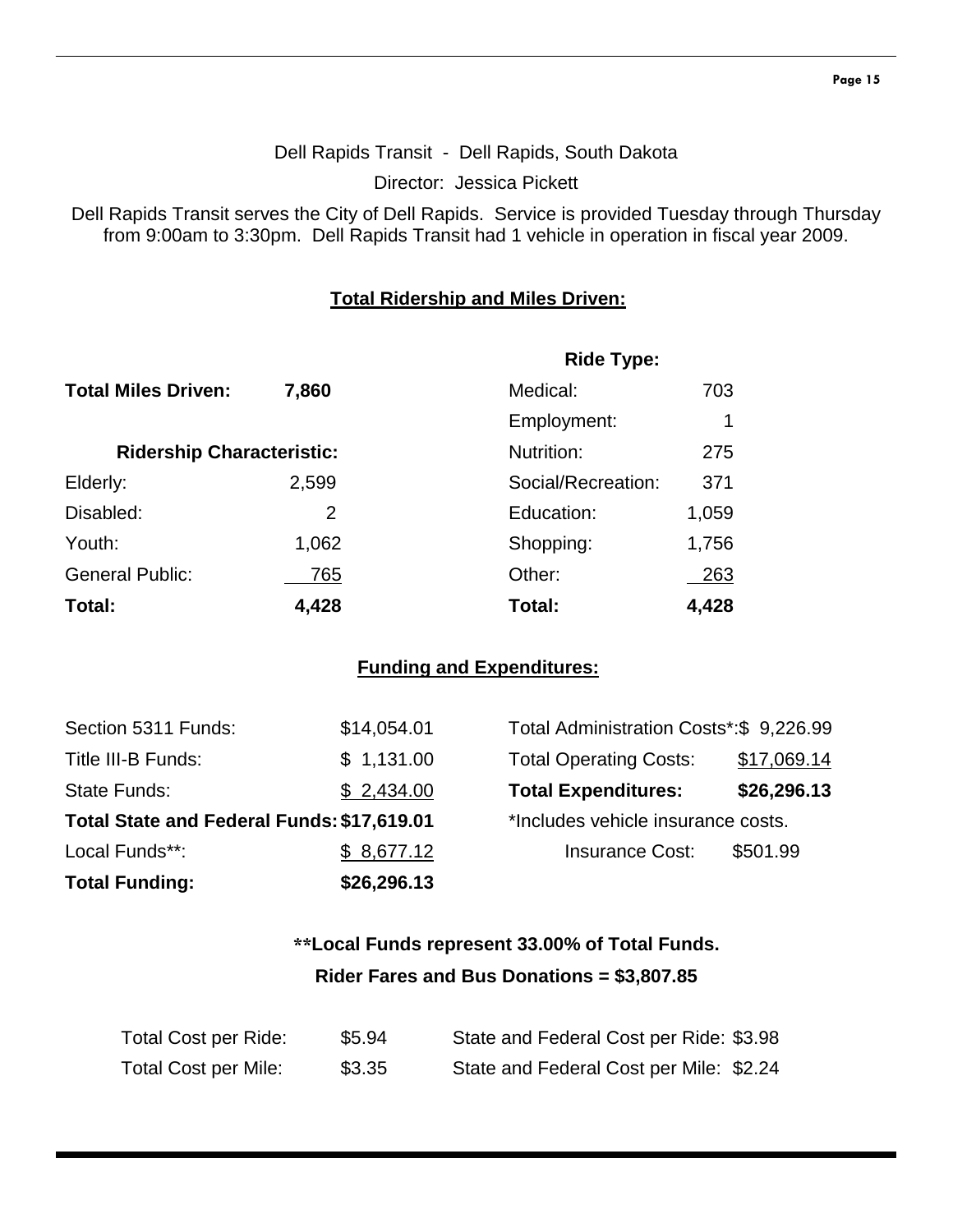#### East Dakota Transit - Madison, South Dakota

Director: Jessica Pickett

East Dakota transit serves Madison and Lake County. Service in Madison is provided during the school year, Monday through Friday from 7:30am to 4:30pm and during the summer from 8:00am to 4:30pm; and as needed for medical reasons in the county and smaller communities and service is provided on Sundays for church services. There were 3 vehicles in operation in fiscal year 2009 for East Dakota Transit.

#### **Total Ridership and Miles Driven:**

|                                  |        | <b>Ride Type:</b>  |        |
|----------------------------------|--------|--------------------|--------|
| <b>Total Miles Driven:</b>       | 25,548 | Medical:           | 1,220  |
|                                  |        | Employment:        | 10,280 |
| <b>Ridership Characteristic:</b> |        | Nutrition:         | 17     |
| Elderly:                         | 3,658  | Social/Recreation: | 1,273  |
| Disabled:                        | 10,611 | Education:         | 4,745  |
| Youth:                           | 4,272  | Shopping:          | 357    |
| <b>General Public:</b>           | 727    | Other:             | 1,376  |
| Total:                           | 19,268 | Total:             | 19,268 |

#### **Funding and Expenditures:**

| <b>Total Funding:</b>                      | \$125,097.62 |                                          |              |
|--------------------------------------------|--------------|------------------------------------------|--------------|
| Local Funds**:                             | \$48,698.33  | <b>Insurance Cost:</b>                   | \$4,765.20   |
| Total State and Federal Funds: \$76,399.29 |              | *Includes vehicle insurance costs.       |              |
| State Funds:                               | \$9,660.00   | <b>Total Expenditures:</b>               | \$125,097.62 |
| Title III-B Funds:                         | \$4,809.00   | <b>Total Operating Costs:</b>            | \$95,802.52  |
| Section 5311 Funds:                        | \$61,930.29  | Total Administration Costs*: \$29,295.10 |              |

| Total Administration Costs*: \$29,295.10 |              |  |  |  |
|------------------------------------------|--------------|--|--|--|
| <b>Total Operating Costs:</b>            | \$95,802.52  |  |  |  |
| <b>Total Expenditures:</b>               | \$125,097.62 |  |  |  |
| *Includes vehicle insurance costs.       |              |  |  |  |
| <b>Insurance Cost:</b>                   | \$4,765.20   |  |  |  |
|                                          |              |  |  |  |

## **\*\*Local Funds represent 38.93% of Total Funds. Rider Fares and Bus Donations = \$22,848.08**

| Total Cost per Ride:        | \$6.49 | State and Federal Cost per Ride: \$3.97 |
|-----------------------------|--------|-----------------------------------------|
| <b>Total Cost per Mile:</b> | \$4.90 | State and Federal Cost per Mile: \$2.99 |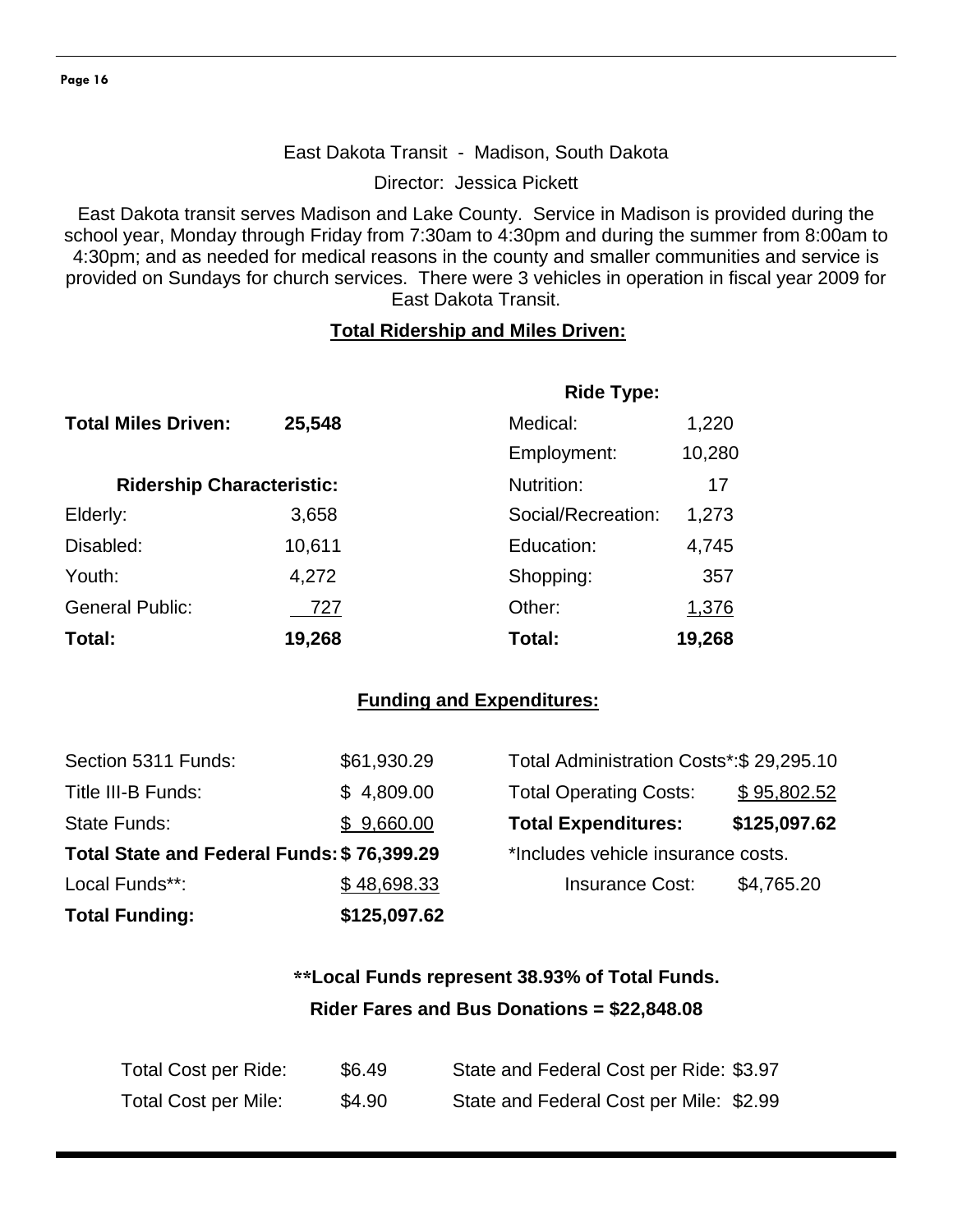#### Groton Community Transit - Groton, South Dakota

Director: Arlis Doeden

Groton Community Transit serves the City of Groton. Service is provided Monday through Friday from 8:00am to 5:00pm, and pre-scheduled trips on Saturday and Sunday. Groton Community Transit had 2 vehicles in operation in fiscal year 2009.

#### **Total Ridership and Miles Driven:**

|                                  |       | <b>Ride Type:</b>  |       |  |
|----------------------------------|-------|--------------------|-------|--|
| <b>Total Miles Driven:</b>       | 6,413 | Medical:           | 208   |  |
|                                  |       | Employment:        | 549   |  |
| <b>Ridership Characteristic:</b> |       | Nutrition:         | 13    |  |
| Elderly:                         | 654   | Social/Recreation: | 722   |  |
| Disabled:                        | 580   | Education:         | 4,702 |  |
| Youth:                           | 5,996 | Shopping:          | 187   |  |
| <b>General Public:</b>           | 51    | Other:             | 900   |  |
| Total:                           | 7,281 | Total:             | 7,281 |  |

#### **Funding and Expenditures:**

| <b>Total Funding:</b>                      | \$45,742.26 |                                          |             |
|--------------------------------------------|-------------|------------------------------------------|-------------|
| Local Funds**:                             | \$11,545.53 | <b>Insurance Cost:</b>                   | \$2,895.00  |
| Total State and Federal Funds: \$34,196.73 |             | *Includes vehicle insurance costs.       |             |
| <b>State Funds:</b>                        | \$3,944.00  | <b>Total Expenditures:</b>               | \$45,742.26 |
| Title III-B Funds:                         | 523.00      | <b>Total Operating Costs:</b>            | \$13,031.23 |
| Section 5311 Funds:                        | \$29,729.73 | Total Administration Costs*: \$32,711.03 |             |

| Total Administration Costs*:\$32,711.03 |             |
|-----------------------------------------|-------------|
| <b>Total Operating Costs:</b>           | \$13,031.23 |
| <b>Total Expenditures:</b>              | \$45,742.26 |
| *Includes vehicle insurance costs.      |             |
| <b>Insurance Cost:</b>                  | \$2,895.00  |
|                                         |             |

## **\*\*Local Funds represent 25.24% of Total Funds. Rider Fares and Bus Donations = \$3,563.75**

| Total Cost per Ride:        | \$6.28 | State and Federal Cost per Ride: \$4.70 |
|-----------------------------|--------|-----------------------------------------|
| <b>Total Cost per Mile:</b> | \$7.13 | State and Federal Cost per Mile: \$5.33 |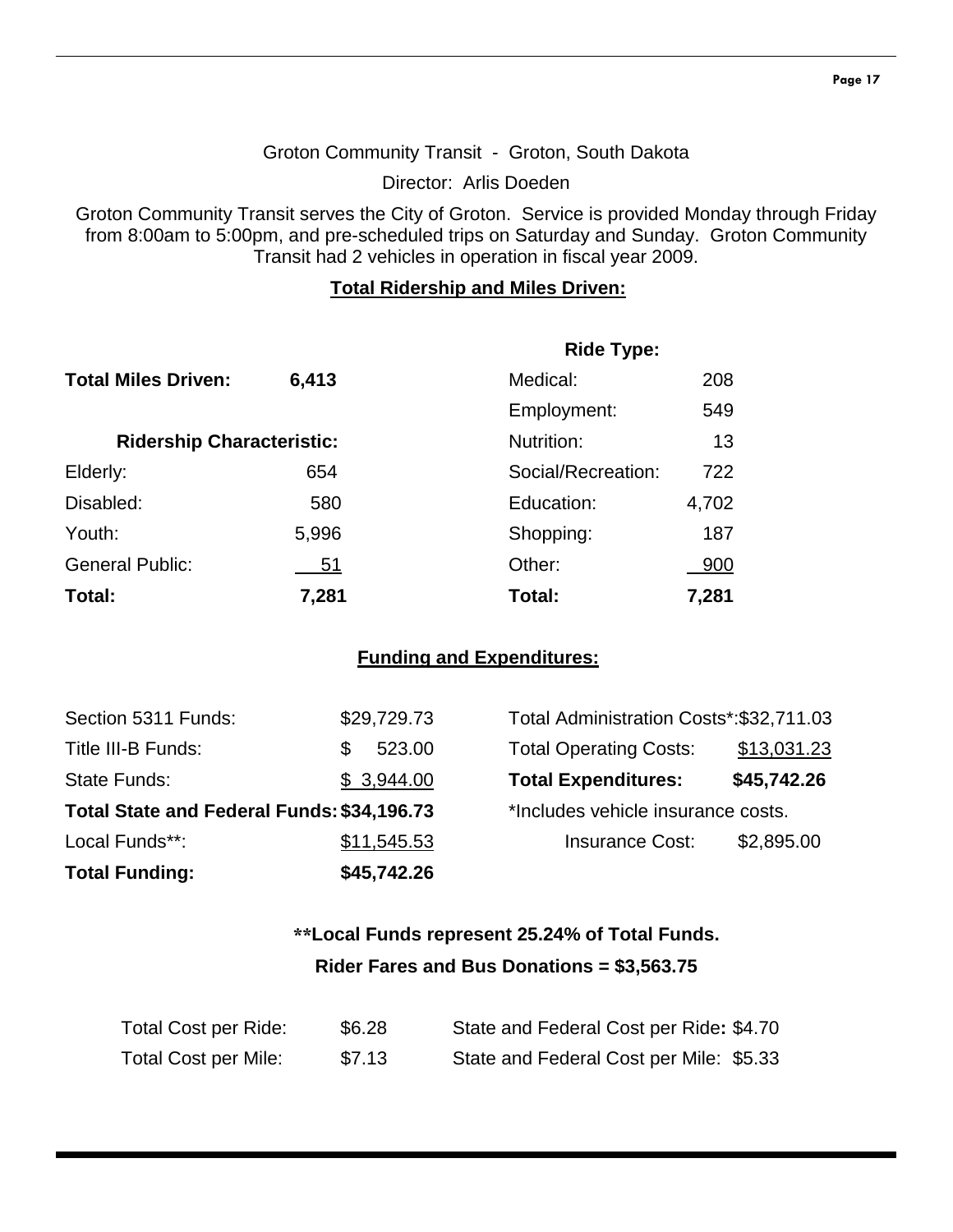#### Inter-Lakes Community Action Transit - Madison, South Dakota

Director: Jessica Pickett

Inter-Lakes Community Action Transit serves Deuel, Miner and Moody counties and communities. Service is provided upon request with regular Monday through Friday service in Flandreau and Clear Lake. Regular service in Howard, Tuesday through Friday and two Mondays a month. Inter-Lakes Community Action Transit had 3 vehicles in operation in fiscal year 2009

#### **Total Ridership and Miles Driven:**

|                                  |             | <b>Ride Type:</b>  |        |
|----------------------------------|-------------|--------------------|--------|
| <b>Total Miles Driven:</b>       | 21,864      | Medical:           | 2,488  |
|                                  |             | Employment:        | 473    |
| <b>Ridership Characteristic:</b> |             | Nutrition:         | 778    |
| Elderly:                         | 9,018       | Social/Recreation: | 1,947  |
| Disabled:                        | 415         | Education:         | 4,628  |
| Youth:                           | 4,625       | Shopping:          | 2,828  |
| <b>General Public:</b>           | <u> 130</u> | Other:             | 1,046  |
| Total:                           | 14,188      | Total:             | 14,188 |

#### **Funding and Expenditures:**

| <b>Total Funding:</b>                      | \$100,398.54 |                                          |              |
|--------------------------------------------|--------------|------------------------------------------|--------------|
| Local Funds**:                             | \$34,120.54  | <b>Insurance Cost:</b>                   | \$1,551.98   |
| Total State and Federal Funds: \$66,278.00 |              | *Includes vehicle insurance costs.       |              |
| <b>State Funds:</b>                        | \$8,655.00   | <b>Total Expenditures:</b>               | \$100,398.54 |
| Title III-B Funds:                         | \$4,631.00   | <b>Total Operating Costs:</b>            | \$78,492.42  |
| Section 5311 Funds:                        | \$52,992.00  | Total Administration Costs*: \$21,906.12 |              |

## **\*\*Local Funds represent 33.99% of Total Funds. Rider Fares and Bus Donations = \$10,466.58**

| Total Cost per Ride:        | \$7.08 | State and Federal Cost per Ride: \$4.67 |
|-----------------------------|--------|-----------------------------------------|
| <b>Total Cost per Mile:</b> | \$4.59 | State and Federal Cost per Mile: \$3.03 |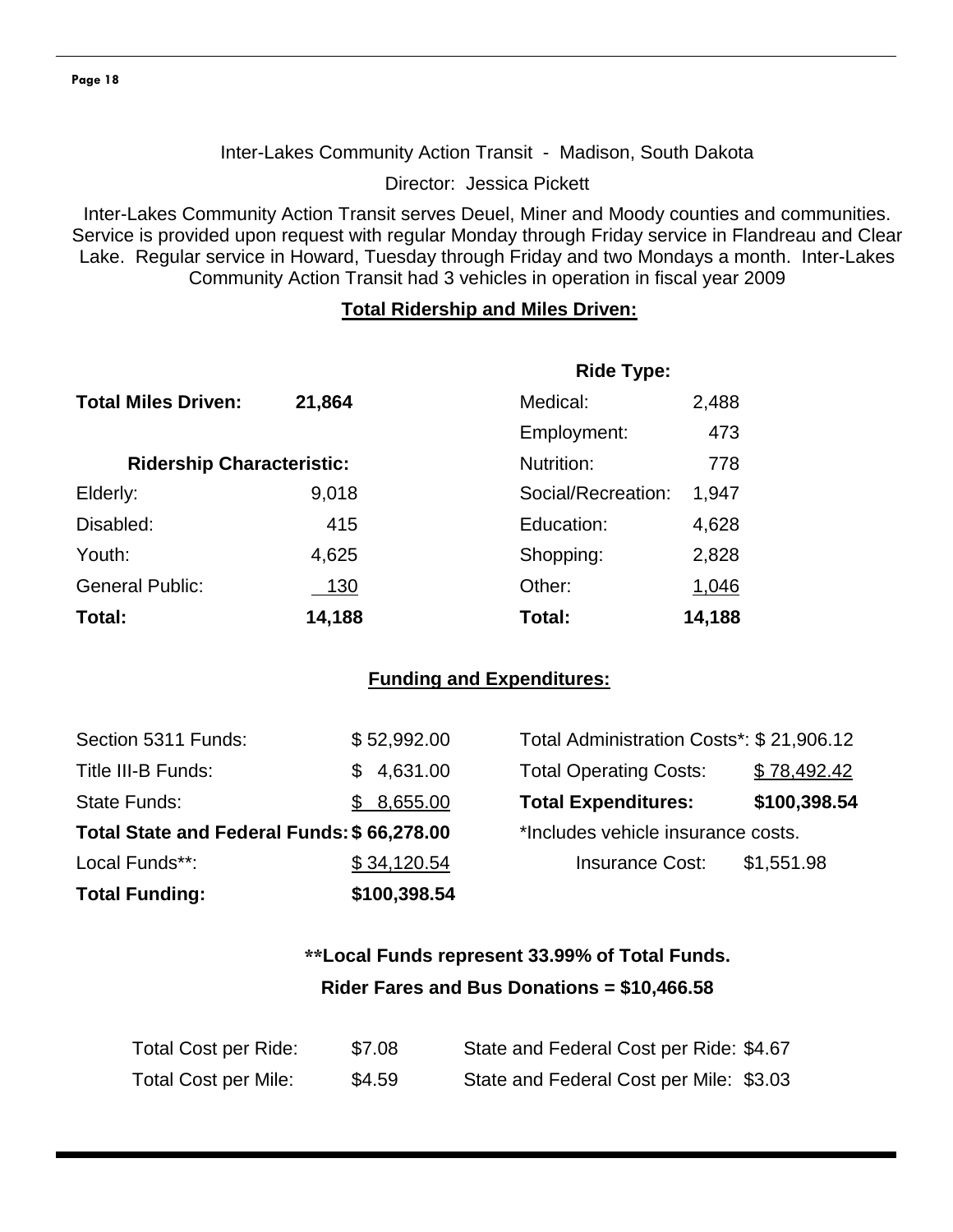#### Palace Transit - Mitchell, South Dakota

Director: Brenda Paradis

Palace Transit serves Mitchell and Davison County. Mitchell service is provided Monday through Thursday from 5:30am to 2:00am. Friday from 5:30am to 3:00am, Saturday 5:30am to 3:00am, Sunday 6:00am to 10:00pm. Service in the county and smaller communities is provided upon request. Palace Transit is a Medicaid provider and had 17 vehicles in operation in fiscal year 2009. This includes vehicles that are not operated with federal or state funds granted to Palace Transit.

#### **Total Ridership and Miles Driven:**

|                                  |         | <b>Ride Type:</b>  |         |  |
|----------------------------------|---------|--------------------|---------|--|
| <b>Total Miles Driven:</b>       | 233,129 | Medical:           | 17,431  |  |
|                                  |         | Employment:        | 19,201  |  |
| <b>Ridership Characteristic:</b> |         | Nutrition:         | 2,320   |  |
| Elderly:                         | 20,971  | Social/Recreation: | 34,154  |  |
| Disabled:                        | 30,567  | Education:         | 30,086  |  |
| Youth:                           | 34,137  | Shopping:          | 5,380   |  |
| <b>General Public:</b>           | 25,109  | Other:             | 2,212   |  |
| Total:                           | 110,784 | Total:             | 110,784 |  |

#### **Funding and Expenditures:**

| Section 5311 Funds:                         | \$285,403.37 | Total Administration Costs*: \$141,162.47 |              |
|---------------------------------------------|--------------|-------------------------------------------|--------------|
| Title III-B Funds:                          | \$19,697.00  | <b>Total Operating Costs:</b>             | \$437,123.75 |
| State Funds:                                | \$60,431.00  | <b>Total Expenditures:</b>                | \$578,286.22 |
| Total State and Federal Funds: \$365,531.37 |              | *Includes vehicle insurance costs.        |              |
| Local Funds**:                              | \$212,754.85 | <b>Insurance Cost:</b>                    | \$10,926.00  |
| <b>Total Funding:</b>                       | \$578,286.22 |                                           |              |

## **\*\*Local Funds represent 36.79% of Total Funds. Rider Fares and Bus Donations = \$111,597.10**

| Total Cost per Ride: | \$5.22 | State and Federal Cost per Ride: \$3.30 |
|----------------------|--------|-----------------------------------------|
| Total Cost per Mile: | \$2.48 | State and Federal Cost per Mile: \$1.57 |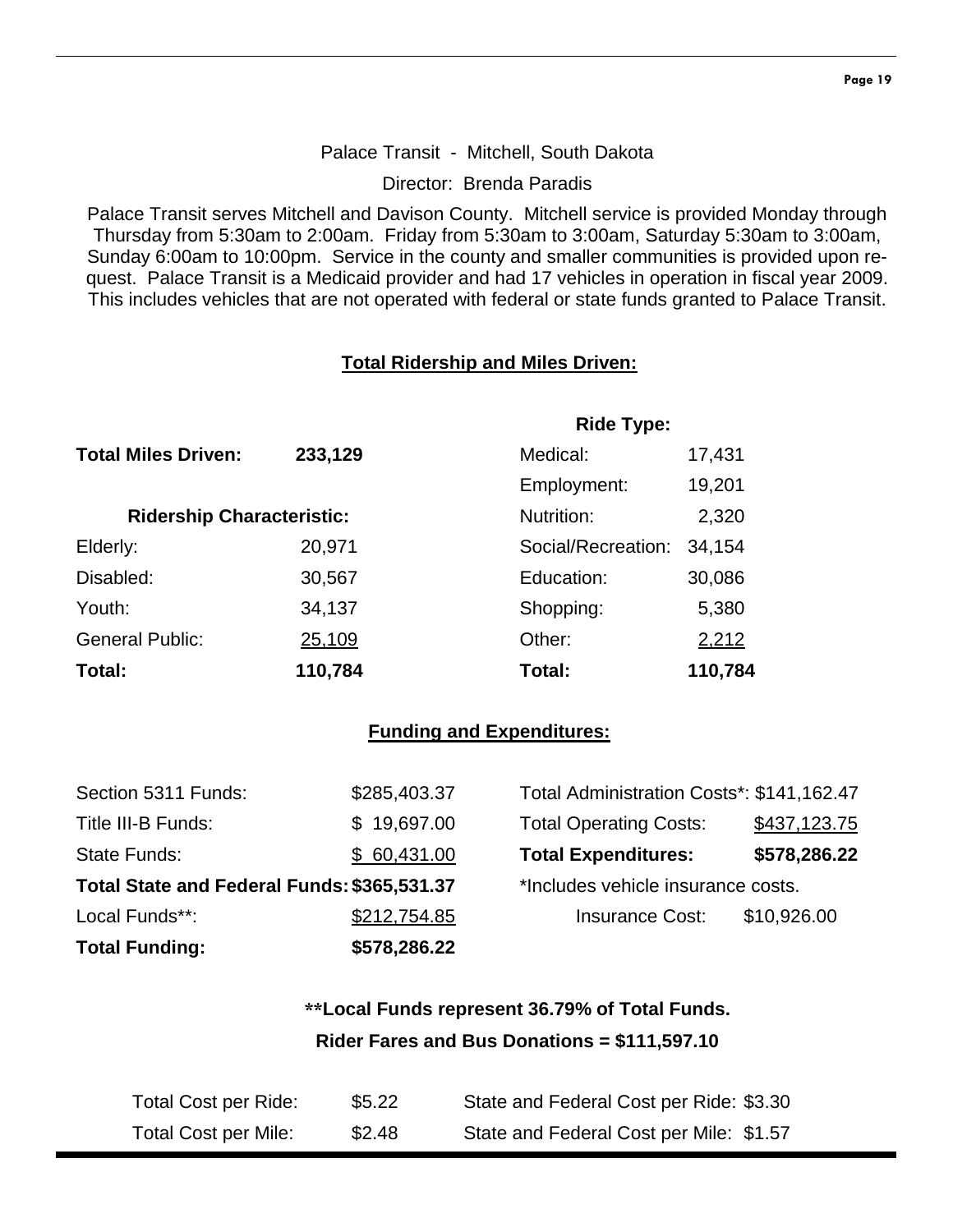#### People's Transit - Huron, South Dakota

Director: Sandy Mack

People's Transit serves Huron and Beadle County. Service in the county and smaller communities is provided upon request. Huron service operates Monday through Friday from 6:00am to 8:00pm, Saturday from 8:00am to 8:00pm, and Sunday from 8:00am to 2:00pm. People's Transit is a Medicaid provider and had 21 vehicles in operation in fiscal year 2009. This includes vehicles that are not operated with federal or state funds granted to People's Transit.

#### **Total Ridership and Miles Driven:**

|                                  |         | <b>Ride Type:</b>  |         |
|----------------------------------|---------|--------------------|---------|
| <b>Total Miles Driven:</b>       | 293,454 | Medical:           | 29,914  |
|                                  |         | Employment:        | 62,220  |
| <b>Ridership Characteristic:</b> |         | Nutrition:         | 2,073   |
| Elderly:                         | 55,451  | Social/Recreation: | 24,039  |
| Disabled:                        | 56,117  | Education:         | 33,813  |
| Youth:                           | 33,274  | Shopping:          | 19,257  |
| <b>General Public:</b>           | 36,319  | Other:             | 9,845   |
| Total:                           | 181,161 | Total:             | 181,161 |

#### **Funding and Expenditures:**

| Section 5311 Funds:                         | \$311,390.88 | Total Administration Costs*: \$167,215.66 |              |
|---------------------------------------------|--------------|-------------------------------------------|--------------|
| Title III-B Funds:                          | \$19,096.00  | <b>Total Operating Costs:</b>             | \$454,347.41 |
| <b>State Funds:</b>                         | \$51,737.00  | <b>Total Expenditures:</b>                | \$621,563.07 |
| Total State and Federal Funds: \$382,223.88 |              | *Includes vehicle insurance costs.        |              |
| Local Funds**:                              | \$239,339.19 | <b>Insurance Cost:</b>                    | \$20,098.00  |
| <b>Total Funding:</b>                       | \$621,563.07 |                                           |              |

## **\*\*Local Funds represent 38.51% of Total Funds. Rider Fares and Bus Donations = \$93,962.27**

| Total Cost per Ride: | \$3.43 | State and Federal Cost per Ride: \$2.11 |
|----------------------|--------|-----------------------------------------|
| Total Cost per Mile: | \$2.12 | State and Federal Cost per Mile: \$1.30 |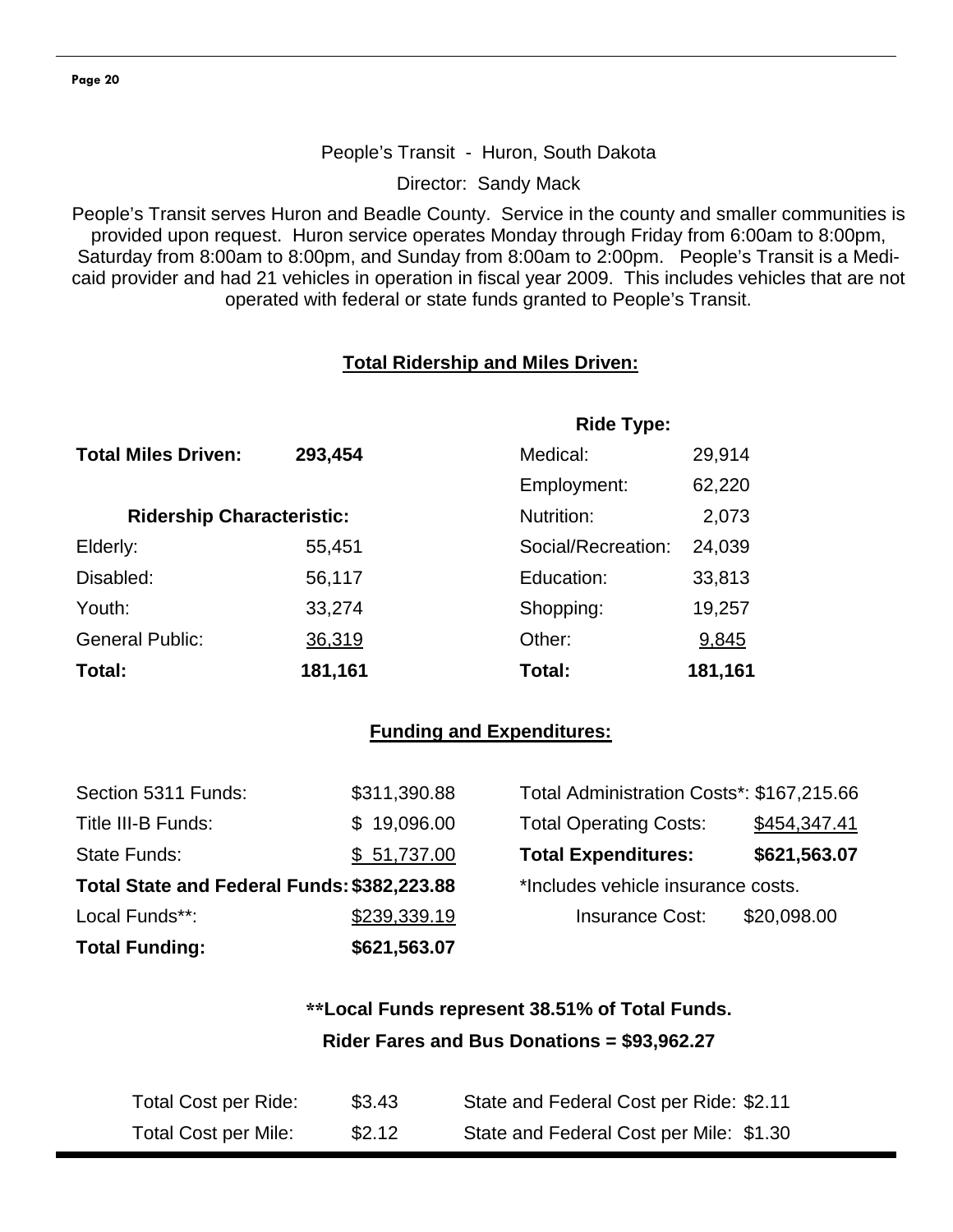#### **Page 21**

#### River Cities Public Transit - Pierre, South Dakota

Director: Ron Baumgart

River Cities Public Transit provides 24-hour service in Pierre, Fort Pierre and the surrounding area. Also serving Gettysburg, Lower Brule, Blunt, Harrold, Vivian and Highmore. All totals include transit programs for Pierre, Lower Brule and Gettysburg. River Cities Transit is a ticket agent and feeder service for the inter-city bus service Jefferson Lines. River Cities Transit is a Medicaid provider and had 81 vehicles in operation in fiscal year 2009, which includes vehicles that are not operated with federal or state funds granted to River Cities Transit.

#### **Total Ridership and Miles Driven:**

|                                  |           | <b>Ride Type:</b>  |         |
|----------------------------------|-----------|--------------------|---------|
| <b>Total Miles Driven:</b>       | 1,082,045 | Medical:           | 15,701  |
|                                  |           | Employment:        | 57,331  |
| <b>Ridership Characteristic:</b> |           | Nutrition:         | 5,120   |
| Elderly:                         | 22,478    | Social/Recreation: | 36,245  |
| Disabled:                        | 68,587    | Education:         | 85,313  |
| Youth:                           | 81,636    | Shopping:          | 20,266  |
| <b>General Public:</b>           | 122,626   | Other:             | 75,351  |
| Total:                           | 295,327   | Total:             | 295,327 |

#### **Funding and Expenditures:**

| Section 5311 Funds:                           | \$1,172,018.09 | Total Administration Costs*: \$ 667,945.00         |                |
|-----------------------------------------------|----------------|----------------------------------------------------|----------------|
| Title III-B Funds:                            | 13,956.00<br>S | <b>Total Operating Costs:</b>                      | \$1,657,511.00 |
| <b>State Funds:</b>                           | 89,055.00      | <b>Total Expenditures:</b>                         | \$2,325,456.00 |
| Total State and Federal Funds: \$1,275,029.09 |                | *Includes vehicle insurance costs.                 |                |
| Local Funds**:                                | \$1,050,426.91 | <b>Insurance Cost:</b>                             | \$94,577.80    |
| <b>Total Funding:</b>                         | \$2,325,456.00 |                                                    |                |
|                                               |                | aal sool Eurole nomes on (4E-470/ of Total Eurole) |                |

#### **\*\*Local Funds represent 45.17% of Total Funds.**

**Rider Fares and Bus Donations = \$256,492.00** 

| Total Cost per Ride:        | \$7.87 | State and Federal Cost per Ride: \$4.32 |
|-----------------------------|--------|-----------------------------------------|
| <b>Total Cost per Mile:</b> | \$2.15 | State and Federal Cost per Mile: \$1.18 |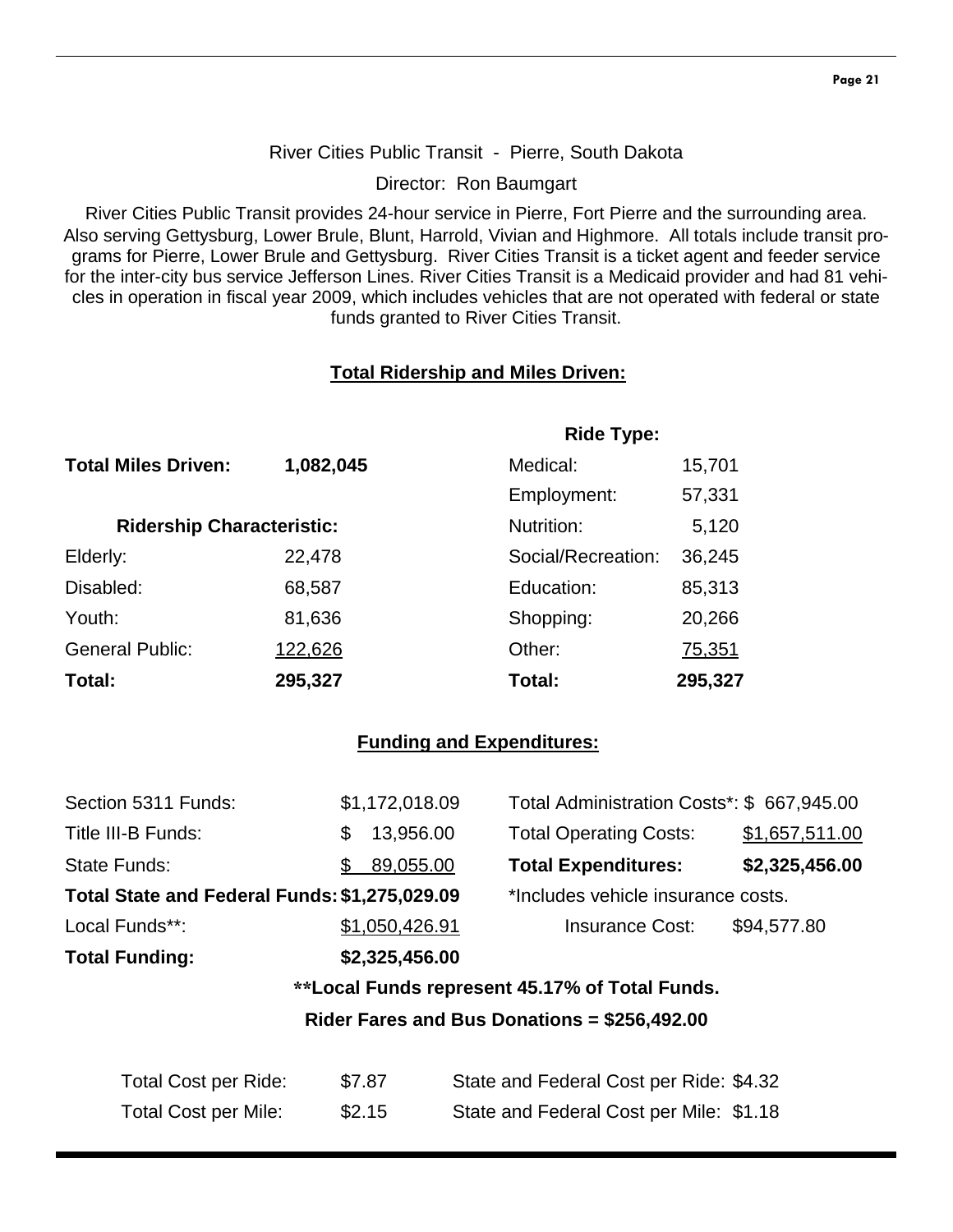#### ROCS Transit - Lake Andes, South Dakota

Director: Winnie Jo Jons

ROCS Transit serves the counties of Aurora, Bon Homme, Brule, Charles Mix, Douglas, Gregory, Hanson and Turner. Also serving cities of Beresford, Bridgewater, Canton, Hudson, Parkston, Wessington Springs, Winner and Tripp. Regular trips to Mitchell, Yankton and Sioux Falls are available in most areas upon request. ROCS Transit is a Medicaid provider and had 40 vehicles in operation in fiscal year 2009.

#### **Total Ridership and Miles Driven:**

|                                  |         | <b>Ride Type:</b>  |         |
|----------------------------------|---------|--------------------|---------|
| <b>Total Miles Driven:</b>       | 426,906 | Medical:           | 14,539  |
|                                  |         | Employment:        | 26,864  |
| <b>Ridership Characteristic:</b> |         | Nutrition:         | 76,910  |
| Elderly:                         | 113,005 | Social/Recreation: | 12,897  |
| Disabled:                        | 28,606  | Education:         | 50,846  |
| Youth:                           | 46,350  | Shopping:          | 14,931  |
| <b>General Public:</b>           | 12,452  | Other:             | 3,426   |
| Total:                           | 200,413 | Total:             | 200,413 |

#### **Funding and Expenditures:**

| Section 5311 Funds:                         | \$428,298.42 | Total Administration Costs*: \$186,279.52 |              |
|---------------------------------------------|--------------|-------------------------------------------|--------------|
| Title III-B Funds:                          | \$36,339.00  | <b>Total Operating Costs:</b>             | \$747,758.87 |
| <b>State Funds:</b>                         | \$67,234.00  | <b>Total Expenditures:</b>                | \$934,038.39 |
| Total State and Federal Funds: \$531,871.42 |              | *Includes vehicle insurance costs.        |              |
| Local Funds**:                              | \$402,166.97 | <b>Insurance Cost:</b>                    | \$30,315.25  |
| <b>Total Funding:</b>                       | \$934,038.39 |                                           |              |

## **\*\*Local Funds represent 43.06% of Total Funds. Rider Fares and Bus Donations = \$143,922.55**

| Total Cost per Ride:        | \$4.66 | State and Federal Cost per Ride: \$2.65 |
|-----------------------------|--------|-----------------------------------------|
| <b>Total Cost per Mile:</b> | \$2.19 | State and Federal Cost per Mile: \$1.25 |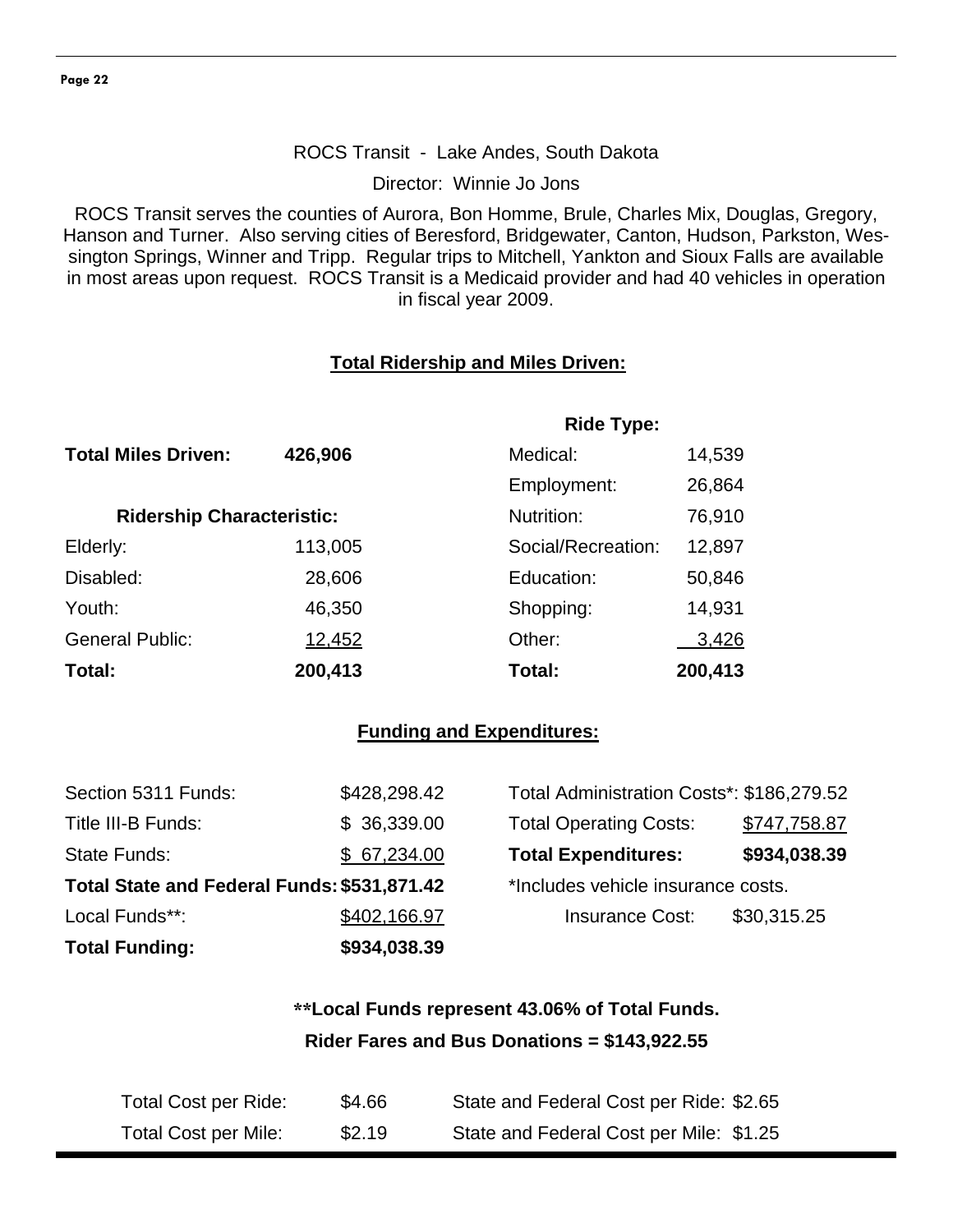Rosebud Sioux Tribe Transportation - Rosebud, South Dakota

Director: LeRoy Sleeping Bear

Rosebud Sioux Tribe Transportation serves the Rosebud Indian Reservation and communities in Todd and Mellette Counties. Service is provided upon request with regular trips to Rapid City, Pierre, Sioux Falls, Yankton, and Valentine, Nebraska. Rosebud Sioux Tribe Transportation had 7 vehicles in operation in fiscal year 2009.

#### **Total Ridership and Miles Driven:**

|                                  |         | <b>Ride Type:</b>  |        |
|----------------------------------|---------|--------------------|--------|
| <b>Total Miles Driven:</b>       | 202,494 | Medical:           | 1,101  |
|                                  |         | Employment:        | 21,361 |
| <b>Ridership Characteristic:</b> |         | Nutrition:         | 187    |
| Elderly:                         | 3,884   | Social/Recreation: | 926    |
| Disabled:                        | 260     | Education:         | 779    |
| Youth:                           | 779     | Shopping:          | 3,031  |
| <b>General Public:</b>           | 49,893  | Other:             | 27,431 |
| Total:                           | 54,816  | Total:             | 54,816 |

#### **Funding and Expenditures:**

| <b>Total Funding:</b>                       |             | \$274,358.38 |                                          |              |
|---------------------------------------------|-------------|--------------|------------------------------------------|--------------|
| Local Funds**:                              |             | \$98,142.08  | <b>Insurance Cost:</b>                   | \$4,327.40   |
| Total State and Federal Funds: \$176,216.30 |             |              | *Includes vehicle insurance costs.       |              |
| State Funds:                                | \$29,380.00 |              | <b>Total Expenditures:</b>               | \$274,358.38 |
| Title III-B Funds:                          | S           | $\theta$     | <b>Total Operating Costs:</b>            | \$185,231.34 |
| Section 5311 Funds:                         |             | \$146,836.30 | Total Administration Costs*: \$89,127.04 |              |

## **\*\*Local Funds represent 35.77% of Total Funds. Rider Fares and Bus Donations = \$35,906.29**

| Total Cost per Ride:        | \$5.01 | State and Federal Cost per Ride: \$3.21 |
|-----------------------------|--------|-----------------------------------------|
| <b>Total Cost per Mile:</b> | \$1.35 | State and Federal Cost per Mile: \$0.87 |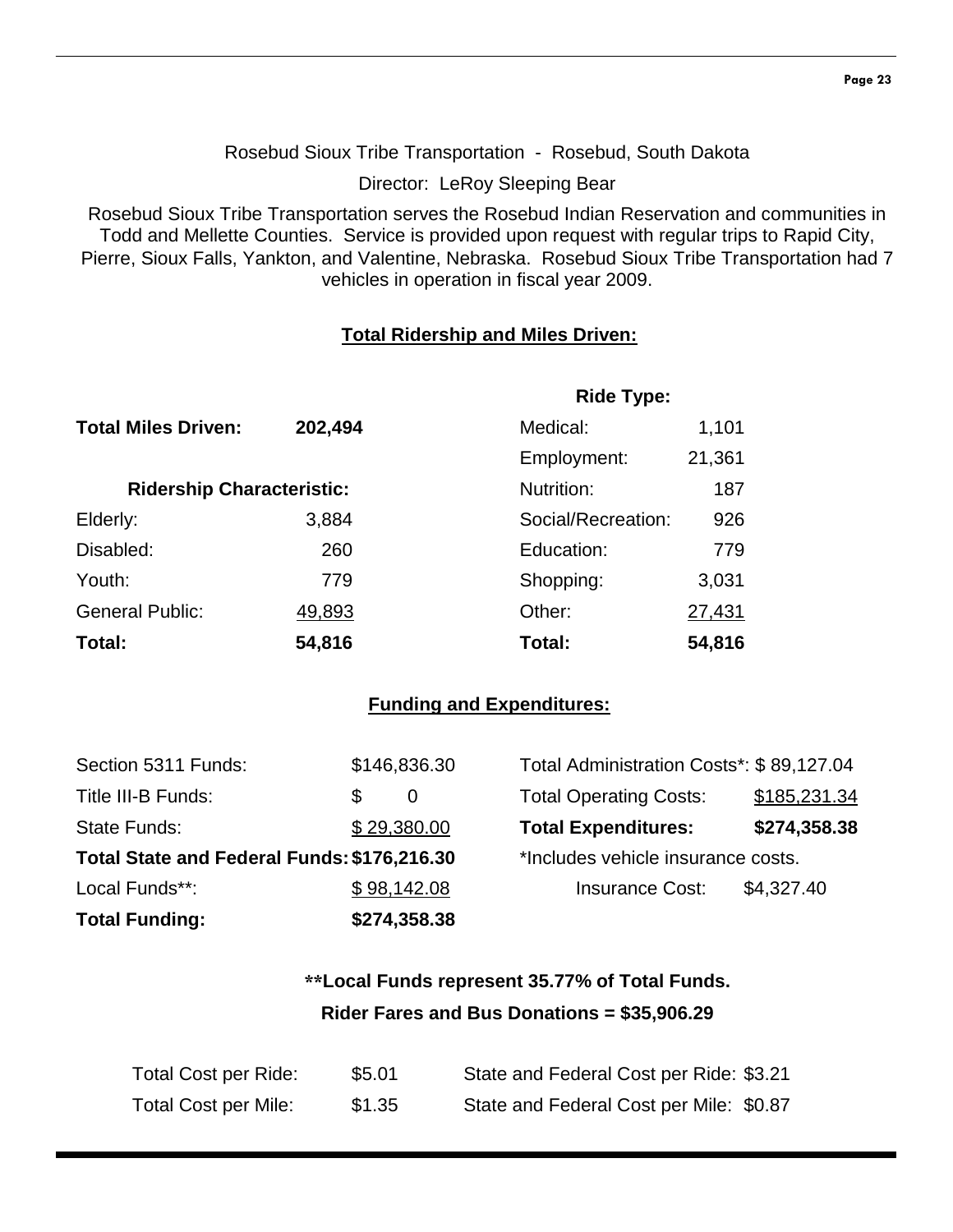#### Sanborn County Transit - Woonsocket, South Dakota

Director: Myrna Peterson

Sanborn County Transit serves Sanborn County. Service is provided upon request with regular trips to Wessington Springs, Mitchell and Huron. Sanborn County Transit had 2 vehicles in operation in fiscal year 2009.

#### **Total Ridership and Miles Driven:**

|                                  |            | <b>Ride Type:</b>  |            |  |
|----------------------------------|------------|--------------------|------------|--|
| <b>Total Miles Driven:</b>       | 7,421      | Medical:           | 320        |  |
|                                  |            | Employment:        | 27         |  |
| <b>Ridership Characteristic:</b> |            | Nutrition:         | 351        |  |
| Elderly:                         | 2,490      | Social/Recreation: | 23         |  |
| Disabled:                        | 3          | Education:         | 8          |  |
| Youth:                           | 14         | Shopping:          | 2,150      |  |
| <b>General Public:</b>           | <u>382</u> | Other:             | <u>_10</u> |  |
| Total:                           | 2,889      | Total:             | 2,889      |  |

#### **Funding and Expenditures:**

| <b>Total Funding:</b>                      | \$40,336.54 |                                          |             |
|--------------------------------------------|-------------|------------------------------------------|-------------|
| Local Funds**:                             | \$15,650.89 | <b>Insurance Cost:</b>                   | \$1,729.10  |
| Total State and Federal Funds: \$24,685.65 |             | *Includes vehicle insurance costs.       |             |
| <b>State Funds:</b>                        | \$3,548.00  | <b>Total Expenditures:</b>               | \$40,336.54 |
| <b>Title III-B Funds</b>                   | \$1,852.00  | <b>Total Operating Costs:</b>            | \$26,621.16 |
| Section 5311 Funds:                        | \$19,285.65 | Total Administration Costs*: \$13,715.38 |             |

| Total Administration Costs*: \$13,715.38 |             |
|------------------------------------------|-------------|
| <b>Total Operating Costs:</b>            | \$26,621.16 |
| <b>Total Expenditures:</b>               | \$40,336.54 |
| *Includes vehicle insurance costs.       |             |
| <b>Insurance Cost:</b>                   | \$1,729.10  |
|                                          |             |

## **\*\*Local Funds represent 38.80% of Total Funds. Rider Fares and Bus Donations = \$1,910.87**

| Total Cost per Ride: | \$13.96 | State and Federal Cost per Ride: \$8.54 |
|----------------------|---------|-----------------------------------------|
| Total Cost per Mile: | \$5.44  | State and Federal Cost per Mile: \$3.33 |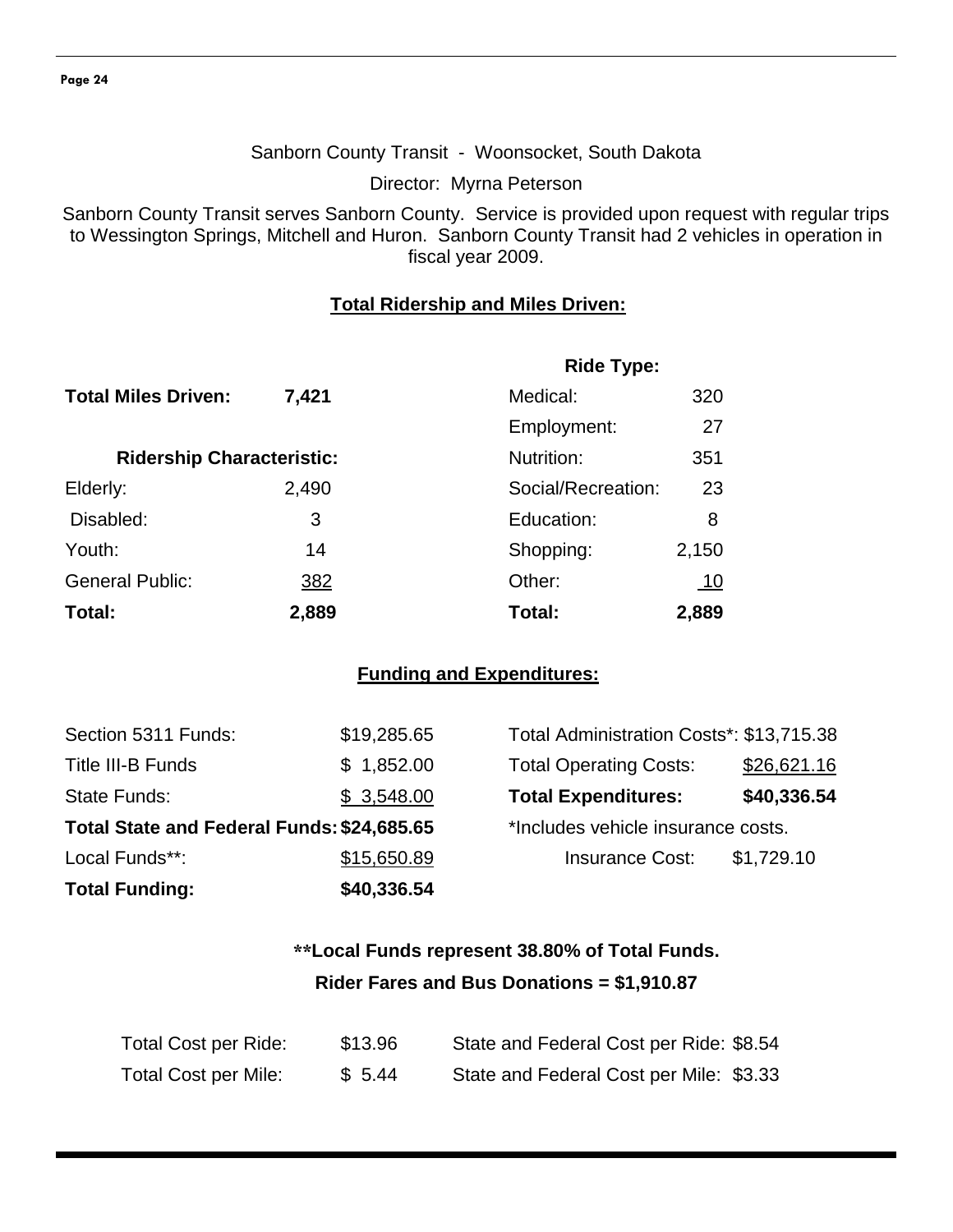#### Siouxland Regional Transit System - Sioux City, Iowa

Director: Sandy Langel

Siouxland Regional Transit System serves southern Union County including Jefferson, Elk Point, North Sioux City, and Dakota Dunes upon request. Service is available Monday through Friday 9:00am through 5:00pm. Siouxland Regional Transit System had 1 vehicle in operation for service in South Dakota in fiscal year 2009

#### **Total Ridership and Miles Driven:**

|                                  |        | <b>Ride Type:</b>  |                |
|----------------------------------|--------|--------------------|----------------|
| <b>Total Miles Driven:</b>       | 20,023 | Medical:           | 1,392          |
|                                  |        | Employment:        | 0              |
| <b>Ridership Characteristic:</b> |        | Nutrition:         | 0              |
| Elderly:                         | 1,249  | Social/Recreation: | $\overline{0}$ |
| Disabled:                        | 68     | Education:         | 0              |
| Youth:                           | 0      | Shopping:          | 0              |
| <b>General Public:</b>           | 75     | Other:             |                |
| Total:                           | 1,392  | Total:             | 1,392          |

#### **Funding and Expenditures:**

| Section 5311 Funds:                        | \$32,971.95 | Total Administration Costs*: \$13,200.09 |             |
|--------------------------------------------|-------------|------------------------------------------|-------------|
| Title III-B Funds:                         | \$.<br>0    | <b>Total Operating Costs:</b>            | \$58,575.46 |
| State Funds:                               | \$6,120.00  | <b>Total Expenditures:</b>               | \$71,775.55 |
| Total State and Federal Funds: \$39,091.95 |             | *Includes vehicle insurance costs.       |             |
| Local Funds**:                             | \$32,683.60 | <b>Insurance Cost:</b>                   | \$3,582.75  |
| <b>Total Funding:</b>                      | \$71,775.55 |                                          |             |

## **\*\*Local Funds represent 45.54% of Total Funds. Rider Fares and Bus Donations = \$12,395.00**

| Total Cost per Ride:        | \$51.56 | State and Federal Cost per Ride: \$28.08 |
|-----------------------------|---------|------------------------------------------|
| <b>Total Cost per Mile:</b> | \$3.58  | State and Federal Cost per Mile: \$1.95  |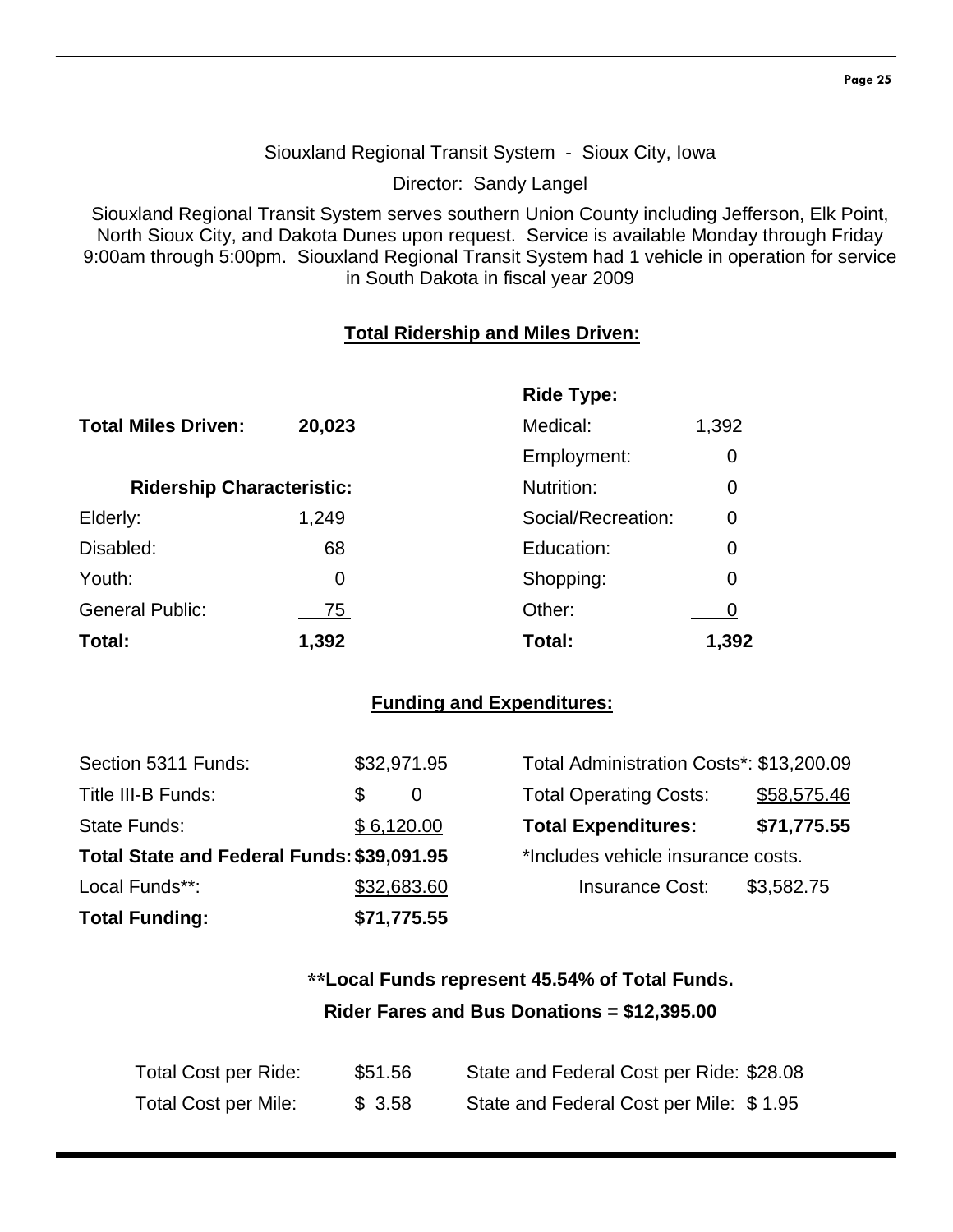#### Spink County Public Transit - Redfield, South Dakota

Director: Peggy L Morris

Spink County Public Transit serves Redfield and Spink County. Redfield service is provided Monday through Friday from 8:00am to 4:00pm with regular trips to Aberdeen and Watertown. Services in the county and smaller communities upon request. Courtesy rides to Redfield Area Concert Association concerts are free of charge. Spink County Public Transit is a Medicaid provider and had 5 vehicles in operation.

#### **Total Ridership and Miles Driven:**

|                                  |        | <b>Ride Type:</b>  |        |
|----------------------------------|--------|--------------------|--------|
| <b>Total Miles Driven:</b>       | 22,065 | Medical:           | 1,316  |
|                                  |        | Employment:        | 1,329  |
| <b>Ridership Characteristic:</b> |        | Nutrition:         | 5,569  |
| Elderly:                         | 12,303 | Social/Recreation: | 964    |
| Disabled:                        | 174    | Education:         | 10,757 |
| Youth:                           | 10,767 | Shopping:          | 3,386  |
| <b>General Public:</b>           | 1,084  | Other:             | 1,007  |
| Total:                           | 24,328 | Total:             | 24,328 |

#### **Funding and Expenditures:**

| <b>Total Funding:</b>                      | \$74,535.14 |                                          |             |
|--------------------------------------------|-------------|------------------------------------------|-------------|
| Local Funds**:                             | \$26,516.55 | <b>Insurance Cost:</b>                   | \$5,927.00  |
| Total State and Federal Funds: \$48,018.59 |             | *Includes vehicle insurance costs.       |             |
| State Funds:                               | \$7,933.00  | <b>Total Expenditures:</b>               | \$74,535.14 |
| Title III-B Funds                          | \$2,614.00  | <b>Total Operating Costs:</b>            | \$53,743.43 |
| Section 5311 Funds:                        | \$37,471.59 | Total Administration Costs*: \$20,791.71 |             |

## **\*\*Local Funds represent 35.58% of Total Funds. Rider Fares and Bus Donations = \$14,616.82**

| Total Cost per Ride: | \$3.06 | State and Federal Cost per Ride: \$1.97 |
|----------------------|--------|-----------------------------------------|
| Total Cost per Mile: | \$3.38 | State and Federal Cost per Mile: \$2.18 |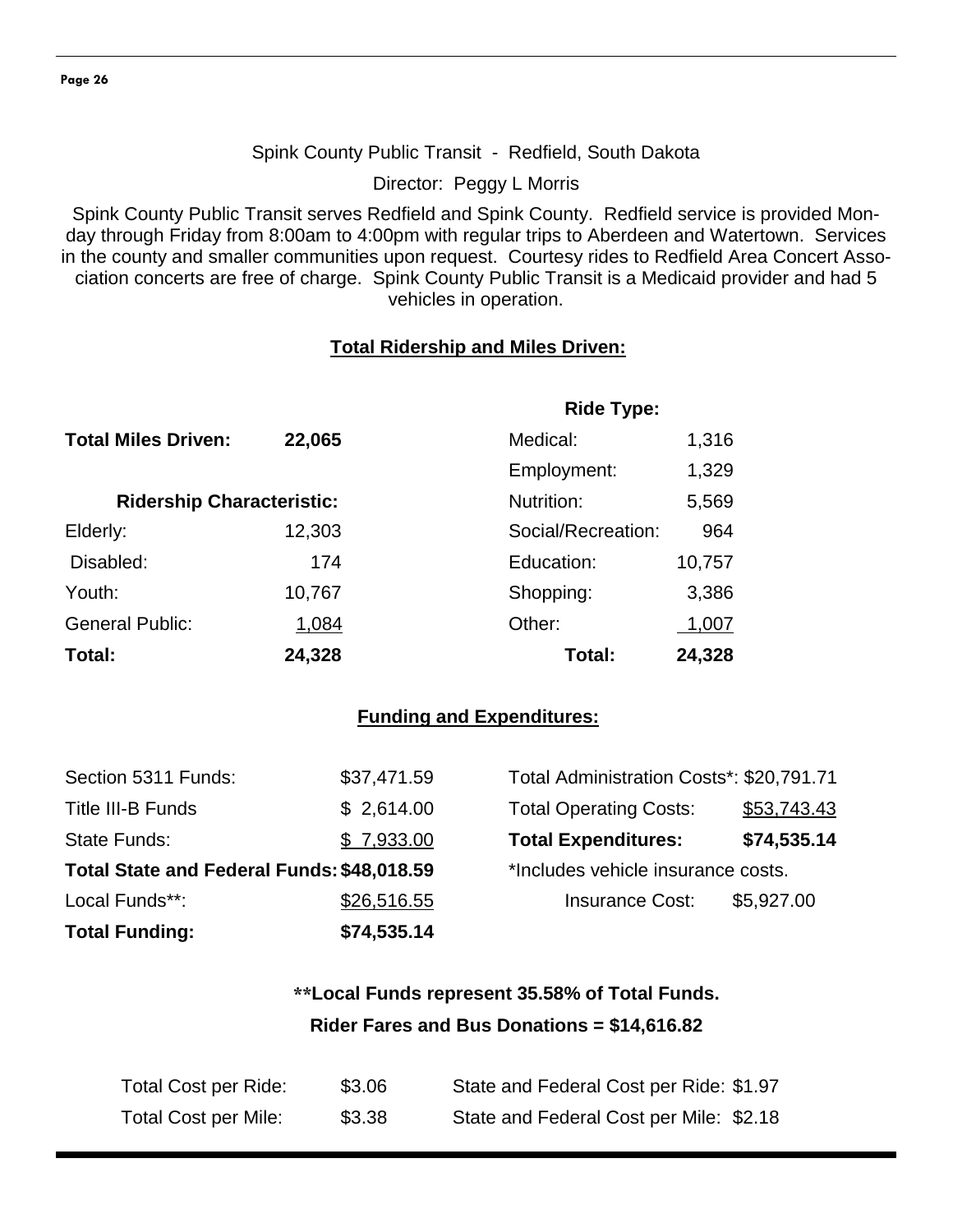## Standing Rock Public Transportation - Fort Yates, North Dakota Director: Pamela Ternes

Standing Rock Public Transportation operates 12 one-way deviated fixed routes within Corson and Walworth Counties in South Dakota and Sioux, Morton, and Burleigh Counties in North Dakota as well as 3 demandresponse routes for the Mobridge, South Dakota area; Fort Yates and Bismarck, North Dakota. Two days per week, interstate services are available between Pierre, South Dakota and Bismarck, North Dakota with connections to Rapid City and Sioux Falls. These services are available due to a partnership with four transit agencies. Two days per month, trips to Fort Meade Veterans Hospital and Fargo Veterans Hospital are available. For a complete schedule go to www.sittingbull.edu/community/transport/index.asp.

#### **Total Ridership and Miles Driven:**

|                                  |         | <b>Ride Type:</b>  |        |
|----------------------------------|---------|--------------------|--------|
| <b>Total Miles Driven:</b>       | 207,737 | Medical:           | 612    |
|                                  |         | Employment:        | 9,630  |
| <b>Ridership Characteristic:</b> |         | Nutrition:         | 0      |
| Elderly:                         | 2,388   | Social/Recreation: | 322    |
| Disabled:                        | 120     | Education:         | 2,054  |
| Youth:                           | 2,607   | Shopping:          | 664    |
| <b>General Public:</b>           | 10,667  | Other:             | 2,500  |
| Total:                           | 15,782  | Total:             | 15,782 |

#### **Funding and Expenditures:**

| <b>Total Funding:</b>                      | \$176,173.00 |                                          |              |
|--------------------------------------------|--------------|------------------------------------------|--------------|
| Local Funds**:                             | \$83,094.00  | <b>Insurance Cost:</b>                   | \$18,000.00  |
| Total State and Federal Funds: \$93,079.00 |              | *Includes vehicle insurance costs.       |              |
| State Funds:                               | \$18,369.00  | <b>Total Expenditures:</b>               | \$176,173.00 |
| Title III-B Funds                          | S<br>0       | <b>Total Operating Costs:</b>            | \$130,653.00 |
| Section 5311 Funds:                        | \$74,710.00  | Total Administration Costs*: \$45,520.00 |              |

## **\*\*Local Funds represent 47.17% of Total Funds. Rider Fares and Bus Donations = \$21,543.00**

| Total Cost per Ride: | \$11.16 | State and Federal Cost per Ride: \$5.90 |
|----------------------|---------|-----------------------------------------|
| Total Cost per Mile: | \$0.85  | State and Federal Cost per Mile: \$0.45 |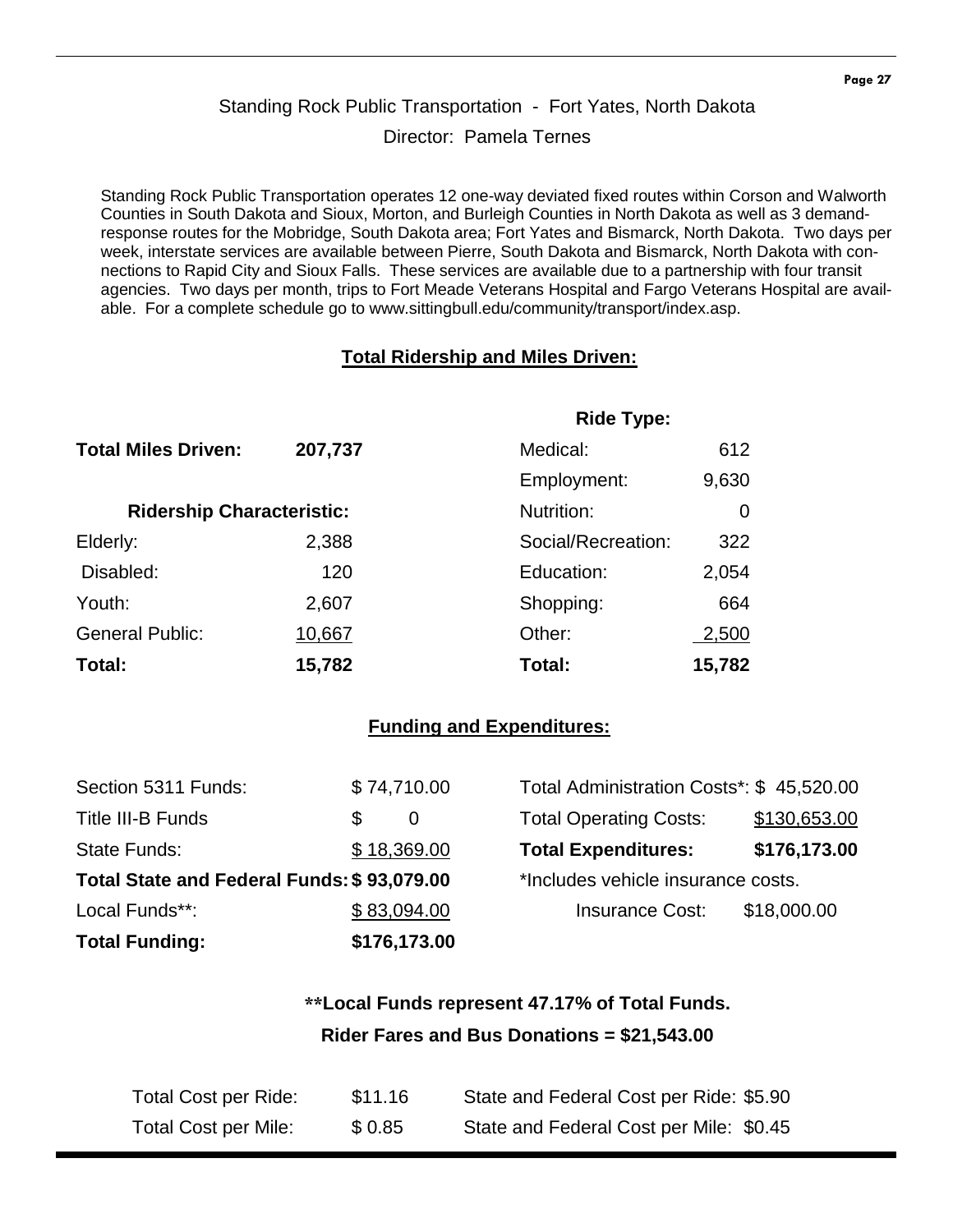#### Vermillion Public Transit - Vermillion, South Dakota

Director: Barb Ballensky

Vermillion Public Transit serves Vermillion, Burbank, Meckling and the surrounding area. Service is provided upon request. Vermillion Public Transit is a Medicaid provider and had 8 vehicles in operation in fiscal year 2009, 6 which were for full-time transit services.

#### **Total Ridership and Miles Driven:**

|                                  |        | <b>Ride Type:</b>  |        |
|----------------------------------|--------|--------------------|--------|
| <b>Total Miles Driven:</b>       | 80,666 | Medical:           | 2,870  |
|                                  |        | Employment:        | 28,724 |
| <b>Ridership Characteristic:</b> |        | Nutrition:         | 962    |
| Elderly:                         | 11,795 | Social/Recreation: | 2,630  |
| Disabled:                        | 24,480 | Education:         | 632    |
| Youth:                           | 1,213  | Shopping:          | 23,584 |
| <b>General Public:</b>           | 22,146 | Other:             | 232    |
| Total:                           | 59,634 | Total:             | 59,634 |

#### **Funding and Expenditures:**

| <b>Total Funding:</b>                       | \$272,303.94 |                                          |              |
|---------------------------------------------|--------------|------------------------------------------|--------------|
| Local Funds**:                              | \$83,636.01  | <b>Insurance Cost:</b>                   | \$6,031.85   |
| Total State and Federal Funds: \$188,667.93 |              | *Includes vehicle insurance costs.       |              |
| State Funds:                                | \$36,037.00  | <b>Total Expenditures:</b>               | \$272,303.94 |
| Title III-B Funds                           | \$16,660.00  | <b>Total Operating Costs:</b>            | \$199,980.31 |
| Section 5311 Funds:                         | \$135,970.93 | Total Administration Costs*: \$72,323.63 |              |

| Total Administration Costs*: \$72,323.63 |              |  |
|------------------------------------------|--------------|--|
| <b>Total Operating Costs:</b>            | \$199,980.31 |  |
| <b>Total Expenditures:</b>               | \$272,303.94 |  |
| *Includes vehicle insurance costs.       |              |  |
| <b>Insurance Cost:</b>                   | \$6,031.85   |  |
|                                          |              |  |

## **\*\*Local Funds represent 30.71% of Total Funds. Rider Fares and Bus Donations = \$19,819.77**

| Total Cost per Ride:        | \$4.57 | State and Federal Cost per Ride: \$3.16 |
|-----------------------------|--------|-----------------------------------------|
| <b>Total Cost per Mile:</b> | \$3.38 | State and Federal Cost per Mile: \$2.34 |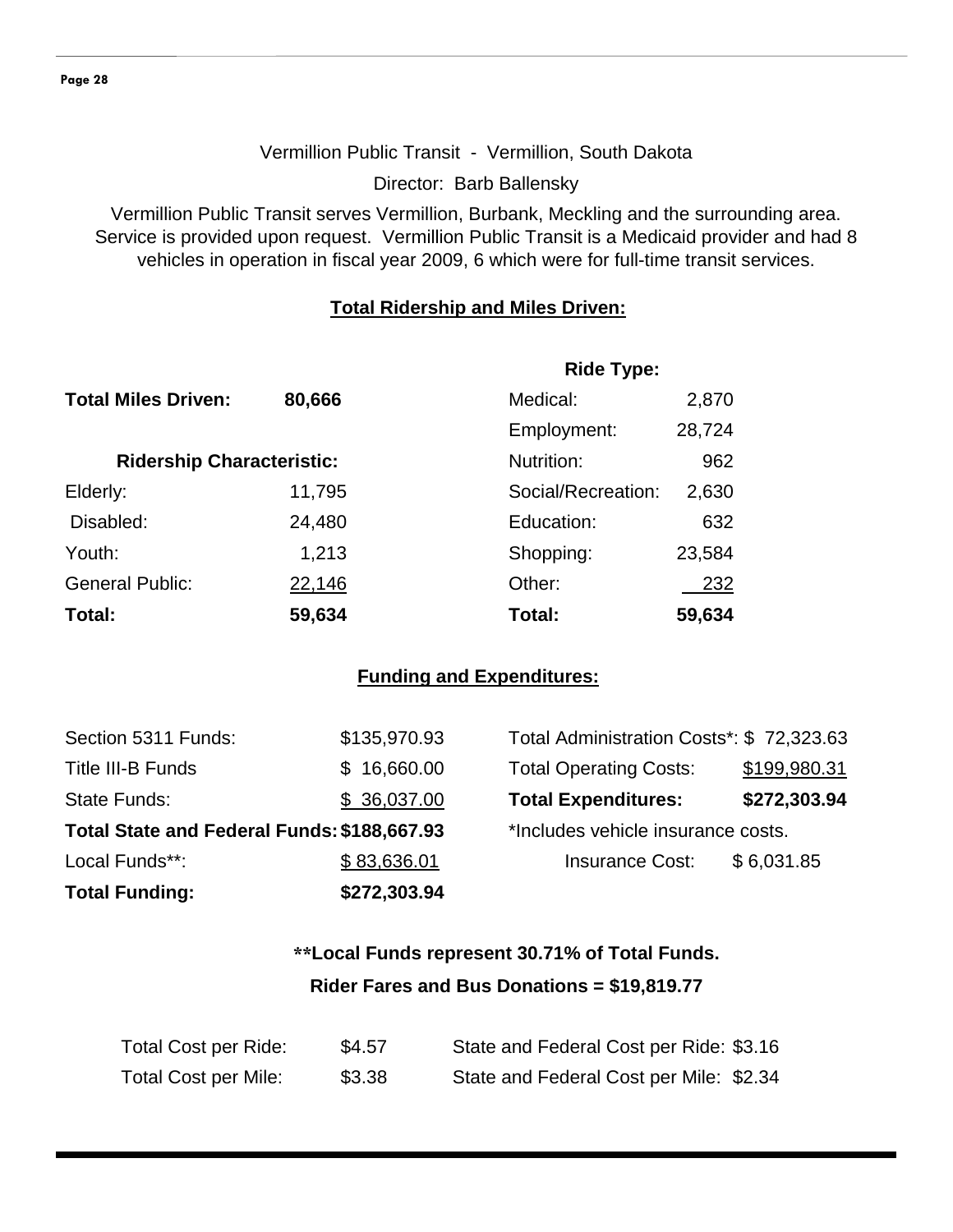#### Watertown Area Transit - Watertown, South Dakota

Director: Don Herman

Watertown Area Transit serves Watertown and Codington County. Watertown service hours are Monday through Friday from 6:00am to 9:30pm, and Saturday from 8:00am to 6:30pm or by request to 9:30pm. Service in the county and smaller communities is provided upon request. Watertown Area Transit is a Medicaid provider and had 6 vehicles in operation in fiscal year 2009.

#### **Total Ridership and Miles Driven:**

|                                  |        | <b>Ride Type:</b>  |        |
|----------------------------------|--------|--------------------|--------|
| <b>Total Miles Driven:</b>       | 66,972 | Medical:           | 3,866  |
|                                  |        | Employment:        | 17,784 |
| <b>Ridership Characteristic:</b> |        | Nutrition:         | 2,388  |
| Elderly:                         | 14,662 | Social/Recreation: | 8,620  |
| Disabled:                        | 9,852  | Education:         | 7,321  |
| Youth:                           | 8,169  | Shopping:          | 5,892  |
| <b>General Public:</b>           | 13,217 | Other:             | 29     |
| Total:                           | 45,900 | Total:             | 45,900 |

#### **Funding and Expenditures:**

| Section 5311 Funds:                         | \$124,687.14 | Total Administration Costs*: \$78,327.68 |              |
|---------------------------------------------|--------------|------------------------------------------|--------------|
| <b>Title III-B Funds</b>                    | \$11,017.00  | <b>Total Operating Costs:</b>            | \$165,955.93 |
| <b>State Funds:</b>                         | \$20,890.00  | <b>Total Expenditures:</b>               | \$244,283.61 |
| Total State and Federal Funds: \$156,564.14 |              | *Includes vehicle insurance costs.       |              |
| Local Funds**:                              | \$87,689.47  | <b>Insurance Cost:</b>                   | \$15,490     |
| <b>Total Funding:</b>                       | \$244,283.61 |                                          |              |

## **\*\*Local Funds represent 35.90% of Total Funds. Rider Fares and Bus Donations = \$43,553.69**

| Total Cost per Ride:        | \$5.32 | State and Federal Cost per Ride: \$3.41 |
|-----------------------------|--------|-----------------------------------------|
| <b>Total Cost per Mile:</b> | \$3.65 | State and Federal Cost per Mile: \$2.34 |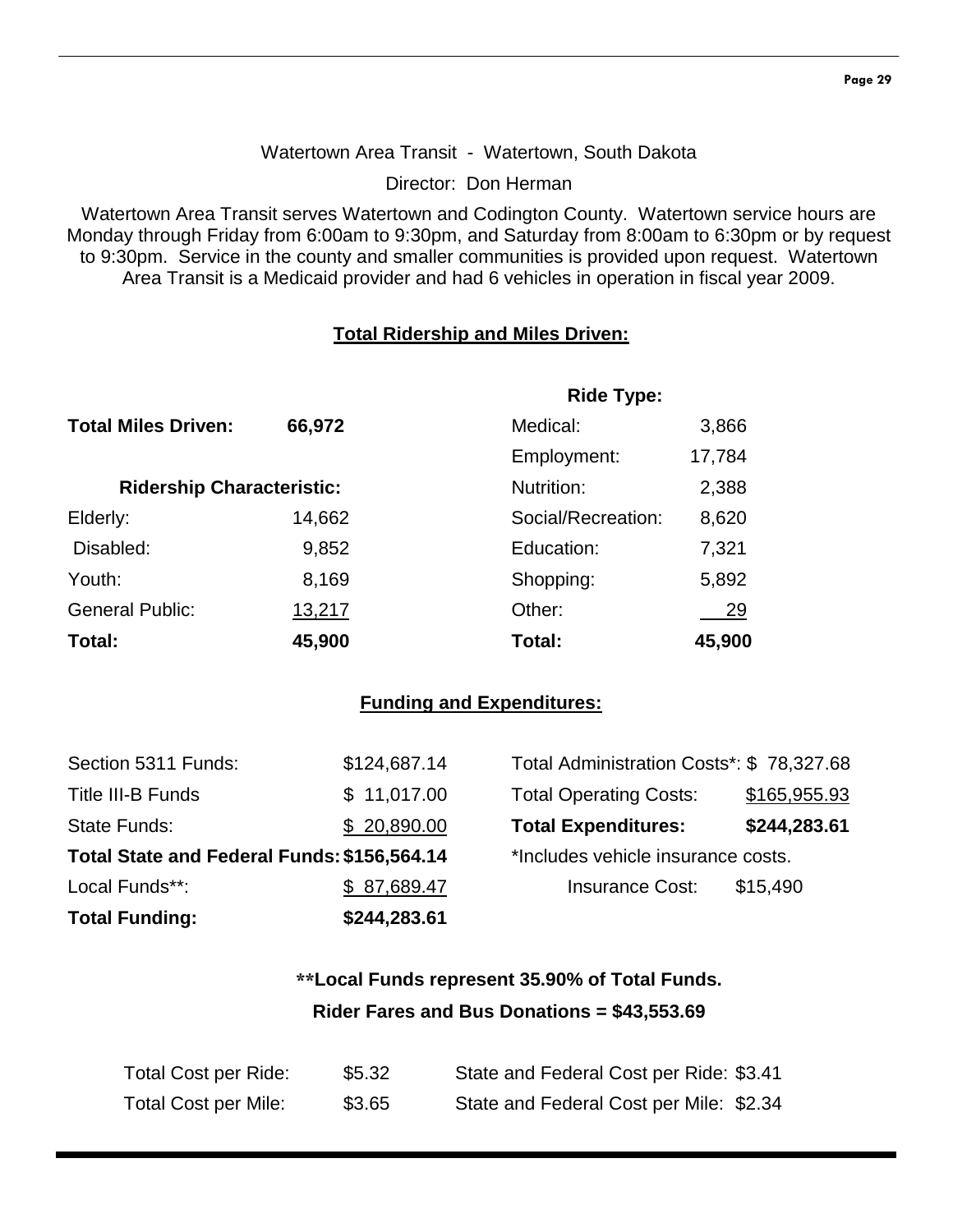#### West River Transit Authority - Spearfish, South Dakota

Director: Barb Cline

West River Transit Authority administrative offices are located in Spearfish. Services are provided in Lawrence, Meade, Custer, Fall River, Butte Counties and in to Pennington County. Spearfish and Deadwood/Lead/Central City service is Monday through Sunday. Other services in Sturgis, Whitewood, Belle Fourche, Custer, Hot Sprints and Edgemont are scheduled Monday through Friday. Medical trips to Rapid City are scheduled each week on Monday, Wednesday, and Friday. West River Transit Authority is a Medicaid provider and had 36 vehicles in operation in 2009.

#### **Total Ridership and Miles Driven:**

|                                  |         | <b>Ride Type:</b>  |         |
|----------------------------------|---------|--------------------|---------|
| <b>Total Miles Driven:</b>       | 472,155 | Medical:           | 15,376  |
|                                  |         | Employment:        | 31,429  |
| <b>Ridership Characteristic:</b> |         | Nutrition:         | 11,231  |
| Elderly:                         | 44,007  | Social/Recreation: | 20,752  |
| Disabled:                        | 6,994   | Education:         | 21,479  |
| Youth:                           | 25,921  | Shopping:          | 7,250   |
| <b>General Public:</b>           | 34,690  | Other:             | 4,095   |
| Total:                           | 111,612 | Total:             | 111,612 |

#### **Funding and Expenditures:**

| <b>Total Funding:</b>                       | \$1,032,192.85             |                                                             |                                |
|---------------------------------------------|----------------------------|-------------------------------------------------------------|--------------------------------|
| Local Funds**:                              | \$400,742.99               | <b>Insurance Cost:</b>                                      | \$64,865.00                    |
| Total State and Federal Funds: \$631,449.86 |                            | *Includes vehicle insurance costs.                          |                                |
| Title III-B Funds<br><b>State Funds:</b>    | \$74,201.00<br>\$70,301.00 | <b>Total Operating Costs:</b><br><b>Total Expenditures:</b> | \$682,041.07<br>\$1,032,192.85 |
| Section 5311 Funds:                         | \$486,947.86               | Total Administration Costs*: \$350,151.78                   |                                |

## **\*\*Local Funds represent 38.82% of Total Funds. Rider Fares and Bus Donations = \$57,569.89**

| Total Cost per Ride:        | \$9.25 | State and Federal Cost per Ride: \$5.66 |
|-----------------------------|--------|-----------------------------------------|
| <b>Total Cost per Mile:</b> | \$2.19 | State and Federal Cost per Mile: \$1.34 |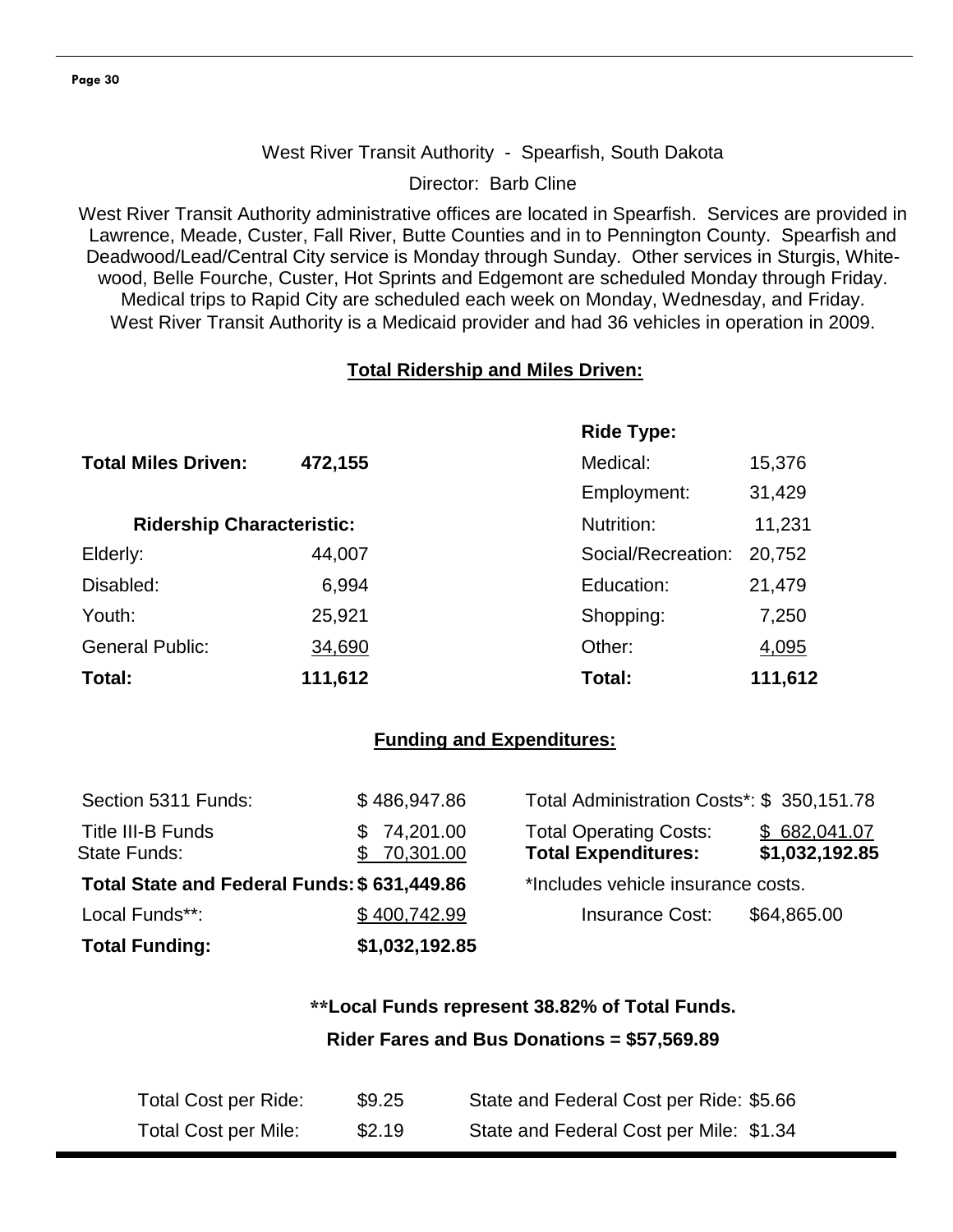#### Yankton Transit - Yankton, South Dakota

Director: Velda Bentson

Yankton Transit serves the City of Yankton. Service is provided upon request with 24-hour advance notice. Hours of service are Monday through Friday, from 7:30am to 4:30pm. Yankton Transit is a Medicaid provider and had 18 vehicles in operation in fiscal year 2009.

#### **Total Ridership and Miles Driven:**

|                                  |         | <b>Ride Type:</b>  |         |
|----------------------------------|---------|--------------------|---------|
| <b>Total Miles Driven:</b>       | 175,517 | Medical:           | 14,534  |
|                                  |         | Employment:        | 35,780  |
| <b>Ridership Characteristic:</b> |         | Nutrition:         | 5,637   |
| Elderly:                         | 16,436  | Social/Recreation: | 11,126  |
| Disabled:                        | 49,383  | Education:         | 38,681  |
| Youth:                           | 37,270  | Shopping:          | 5,303   |
| <b>General Public:</b>           | 11,501  | Other:             | 3,529   |
| Total:                           | 114,590 | Total:             | 114,590 |

#### **Funding and Expenditures:**

| Section 5311 Funds:                         | \$194,106.43 | Total Administration Costs*: \$98,029.45 |              |
|---------------------------------------------|--------------|------------------------------------------|--------------|
| Title III-B Funds                           | \$14,498.00  | <b>Total Operating Costs:</b>            | \$296,090.55 |
| State Funds:                                | \$52,401.00  | <b>Total Expenditures:</b>               | \$394,120.00 |
| Total State and Federal Funds: \$261,005.43 |              | *Includes vehicle insurance costs.       |              |
| Local Funds**:                              | \$133,114.57 | <b>Insurance Cost:</b>                   | \$15,000.09  |
| <b>Total Funding:</b>                       | \$394,120.00 |                                          |              |

## **\*\*Local Funds represent 33.78% of Total Funds. Rider Fares and Bus Donations = \$73,851.73**

| Total Cost per Ride: | \$3.44 | State and Federal Cost per Ride: \$2.28 |
|----------------------|--------|-----------------------------------------|
| Total Cost per Mile: | \$2.25 | State and Federal Cost per Mile: \$1.49 |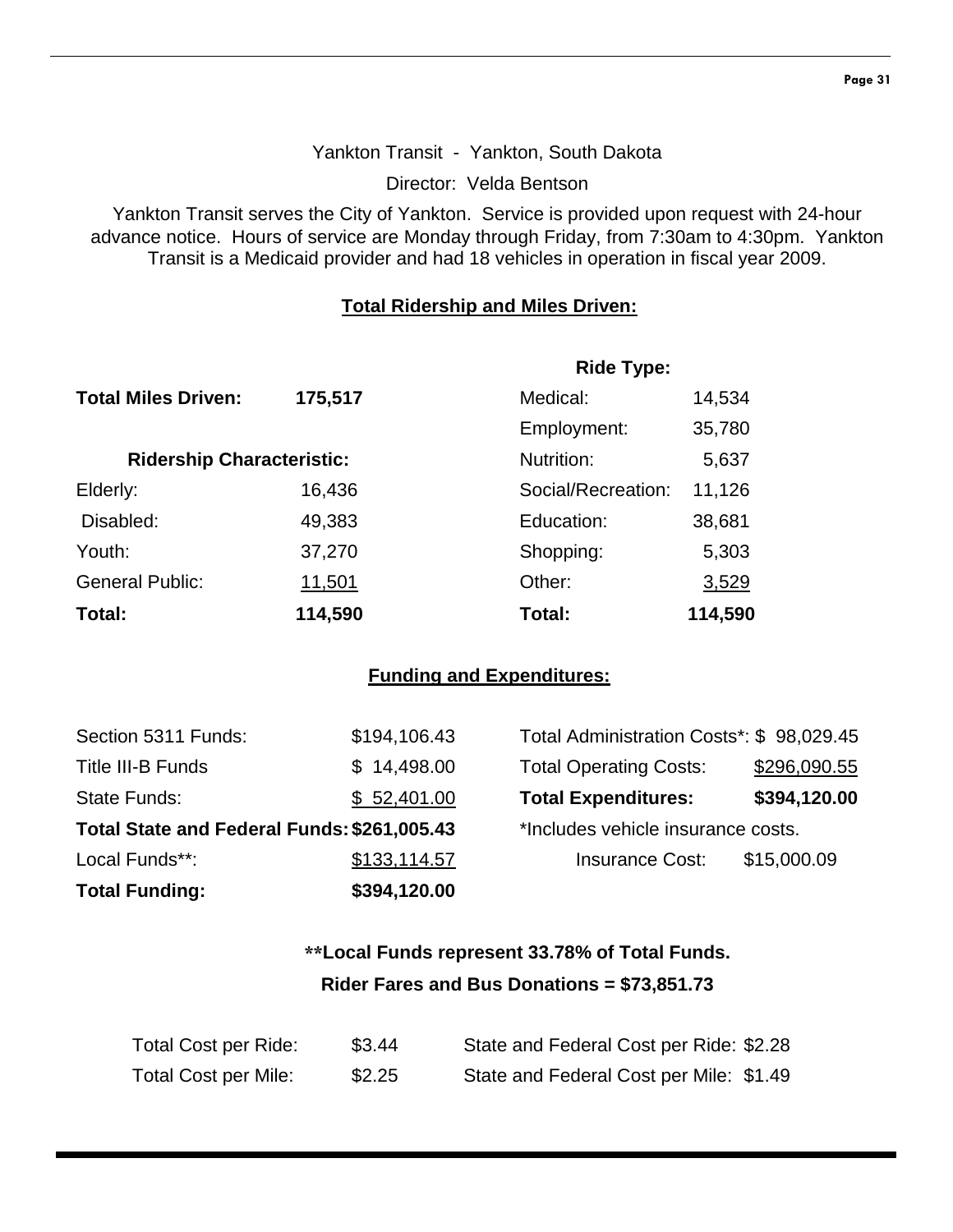# **Other Transit Program Statistics**

# **FTA Section 5311 Rural Technical Assistance Program (RTAP)**

RTAP funds are used to provide training and technical assistance to rural transit operators and their drivers. In FY2009, South Dakota received \$91,384 in RTAP funds.

# **FTA Section 5303 Urban Transit Planning Program**

Contracts issued to the Sioux Falls and Rapid City Metropolitan Planning Organizations (MPOs) to conduct transit planning studies in FY08 were:

Rapid City **\$116,307** Sioux Falls \$134,503

## **South Dakota Public and Specialized Transportation Assistance Fund**

State funds are granted to transit organizations which first had obtained Federal Transit grants. These State dollars help meet the local matching fund requirements of the Federal grants.

| Section 5307 Urban Transit Operators | \$75,000.00 |
|--------------------------------------|-------------|
| Section 5311 Rural Transit Operators | \$698,00.00 |

#### **CY 2009 Drug and Alcohol Testing for Section 5311 Rural Public Transit Agencies**

Federal laws required Section 5311 Rural Public Transportation operators to conduct drug and alcohol testing of safety-sensitive employees starting in 1996. Six types of testing were required: pre-employment, random selection, post accident, reasonable suspicion, return-to-duty after testing positive, and follow-up testing on persons who previously tested positive. In South Dakota, only pre-employment and random testing was required during 2009.

|                                       | # Drug / Alcohol Tests    | <b>Negative for</b> | <b>Positive for</b>    |
|---------------------------------------|---------------------------|---------------------|------------------------|
|                                       | <b>Conducted in CY 09</b> | Drugs / Alcohol     | <b>Drugs / Alcohol</b> |
| <b>Pre-Employment</b>                 | 230                       | 230                 | 0                      |
| <b>Random Selection</b>               | 228                       | 228                 | $\boldsymbol{0}$       |
| <b>Post Accident</b>                  | 12                        | 12                  | $\boldsymbol{0}$       |
| <b>Reasonable</b><br><b>Suspicion</b> | $\boldsymbol{0}$          | 0                   | $\boldsymbol{0}$       |
| <b>Return to Duty</b>                 | $\boldsymbol{0}$          | 0                   | $\boldsymbol{0}$       |
| <b>Follow-Up</b>                      | 0                         | 0                   | 0                      |